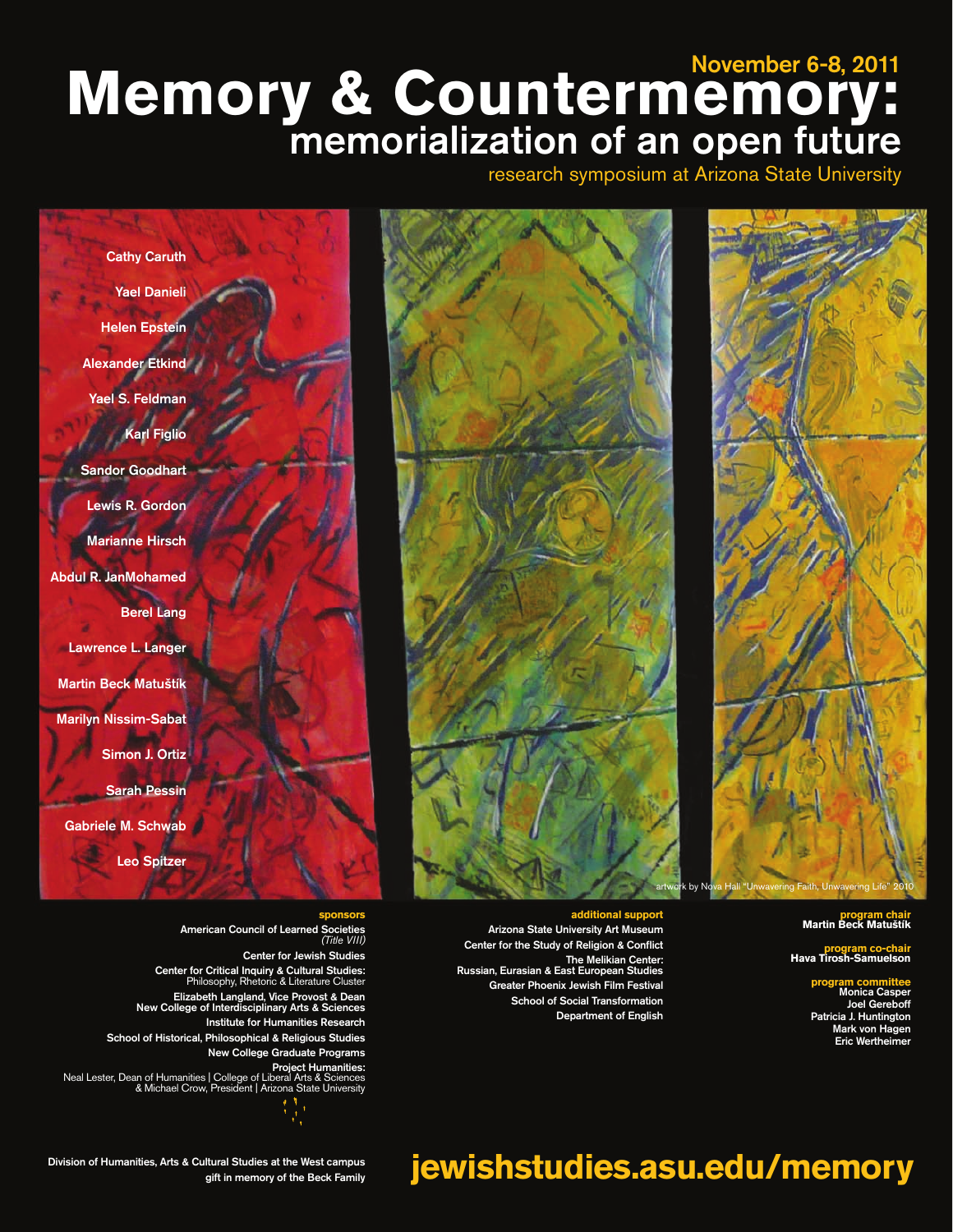**Memory & Countermemory:**<br>Memorialization of an Open Future

# **a research symposium at Arizona State University | November 6-8, 2011**

**The Center for Jewish Studies (Tempe campus) and the Center for Critical Inquiry and Cultural Studies (West campus), together with the faculty research cluster in Philosophy, Rhetoric and Literature are convening a university-wide event, "Memory & Countermemory: Memorialization of an Open Future", a Research Symposium, November 6-8, 2011 at Arizona State University.** 

The symposium gathers distinguished scholars from the United States and Europe who, together with scholars from ASU, will discuss the relationship between trauma, memory, representation, memorialization and education. Contributing perspectives from a variety of geographical locales and transdisciplinary approaches, leading scholars of Holocaust studies will reflect on conflicted sites of memory with specialists in genocide studies, postcolonial studies, East European Studies, Native American studies and trauma studies. Anticipating Arizona's centennial celebration in 2012, the symposium will also highlight some of the Southwest's legacies connected to global and local memory. This event is supported by an ACLS conference grant and all major program units in the humanities at ASU. This event is part of the Arizona State University Project Humanities 2011: "The Humanities at a Crossroads: Perspectives on Place."

In 2010-2011, the co-chair of the symposium, Professor Hava Tirosh-Samuelson and the Phoenix Symphony organized a city-wide and year-long public event, Rediscovered Masters. This unique series of lectures accompanied the first-time musical productions of works by composers who were suppressed or killed by the Nazi regime. The Philosophy, Rhetoric and Literature faculty cluster held during spring 2011 a faculty seminar on Gabriele M. Schwab's Haunting Legacies (2010) and in Fall 2011, the chair of the symposium, Professor Martin Beck Matuštík offered a graduate course on Memory, Mourning. Memorialiation connected to the symposium theme in fall 2011. Faculty and students across ASU have been engaged in conversations that the symposium on Memory & Countermemory promises to continue in a unique constellation that gathers in one room thinkers, authors and activists from a variety of disciplines. If an open future is possible for us, then its dangerous memory and countermemory will reverberate long after this symposium.

### **Symposium Organizers**

**Martin Beck Matuštík** symposium chair Lincoln Professor of Ethics and Religion and Co-Director, Center for Critical Inquiry and Cultural Studies New College of Interdisciplinary Arts and Sciences

#### **Hava Tirosh-Samuelson** symposium co-chair

Irving and Miriam Lowe Professor of Modern Judaism and Director, Center for Jewish Studies College of Liberal Arts and Sciences

#### **Program Committee**

**Monica Casper** Professor of Sociology, Division of Humanities Arts and Cultural Studies New College of Interdisciplinary Arts and Sciences

**Joel Gereboff** Head of Faculty of Religious Studies, School of Historical, Philosophical and Religious Studies College of Liberal Arts and Sciences

**Patricia Huntington** Professor of Philosophy and Religious Studies New College of Interdisciplinary Arts and Sciences

**Mark von Hagen** Professor of History, School of Historical, Philosophical and Religious Studies College of Liberal Arts and Sciences

**Eric Wertheimer** Professor of English and Co-Director, Center for Critical Inquiry and Cultural Studies New College of Interdisciplinary Arts and Sciences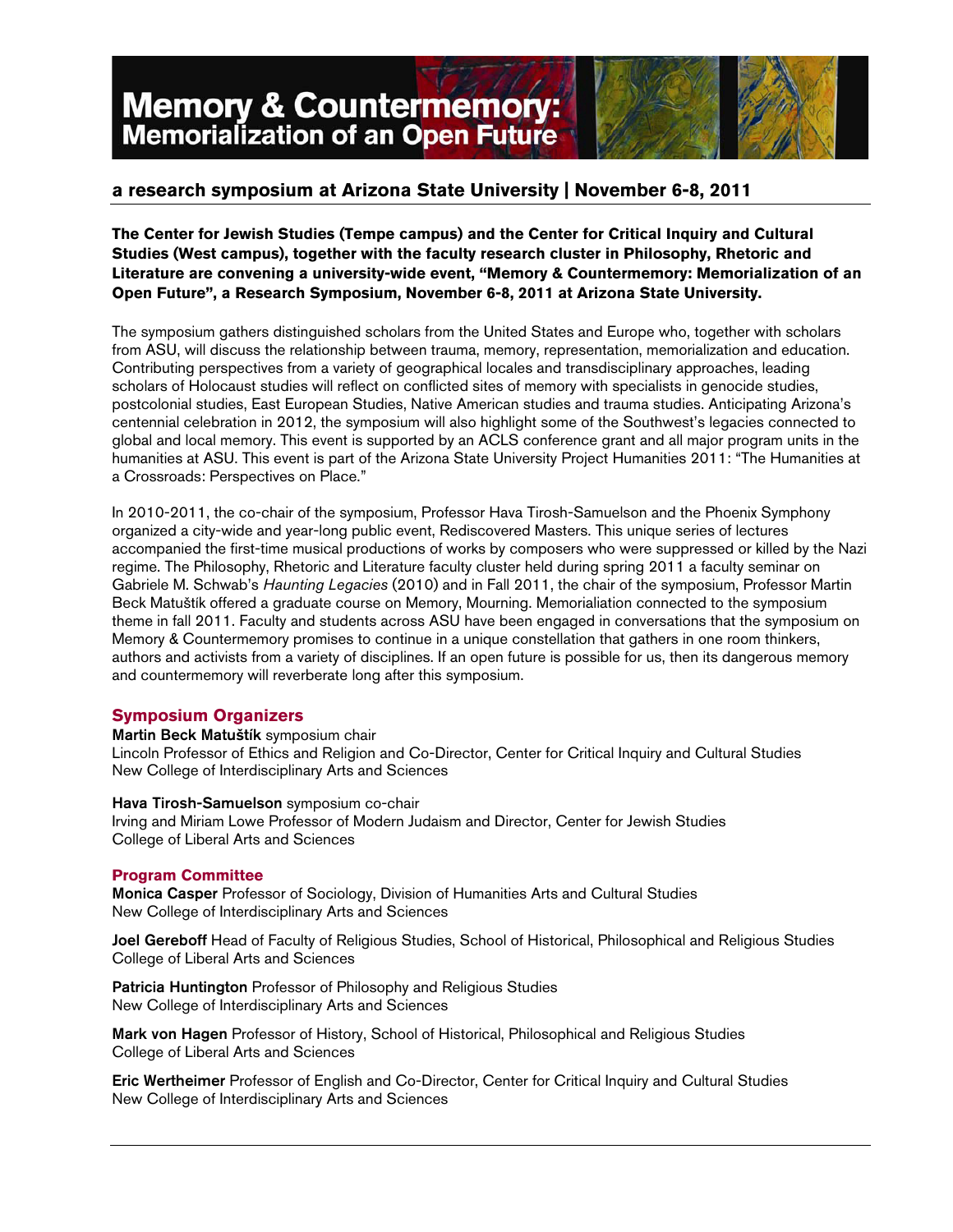**Memory & Countermemory:**<br>Memorialization of an Open Future



# **a research symposium at Arizona State University | November 6-8, 2011**

# **Memory & Countermemory: Themes, Questions and Contexts**

### **Haunting Memory**

- How do physical and emotional harms impact memory?
- How does coming to terms with the past shape narratives and strategies of memorialization, monuments and museums?
- What is the relationship between memorializing of the past on behalf of victims and narrating the past for the sake of the present?

# **Memory & the Historical Past**

- Given the fact that memory is usually inseparable from internal conflict, how can people in the present resolve their internal conflict about the past?
- What are the psychological resources available to dealing with trauma? How can we remember without homogenizing histories and idolizing seamless heritages?

### **Memory & the Future**

- How does memory shape the future of an individual or a group?
- **Which or whose memory makes our future possible, open and hopeful?**
- **EXEC** Can trans-generational memory transform uninhabitable places and difficult times that were weighted down by haunting legacies and conflicted heritages?
- **EXEC** Can succeeding generations remember human possibility without redemptive consolations of victory marches, monuments, museums and other conventional ways of generating "cheap grace?"

### **Contexts**

- **The academic context: developments and newly emerging fields of shared questions in Holocaust** Studies, Postcolonial Studies, Genocide Studies, East European Studies, Memory Studies and Trauma Studies.
- The public context: memory at war, representations of memory, contested sites of museums, memorials, monuments, memoirs and public discourses.
- The cultural context: the memory of the victims, readings of the past that shape our present and future, liberating narratives and movements in art, architecture, literature, performance and theory.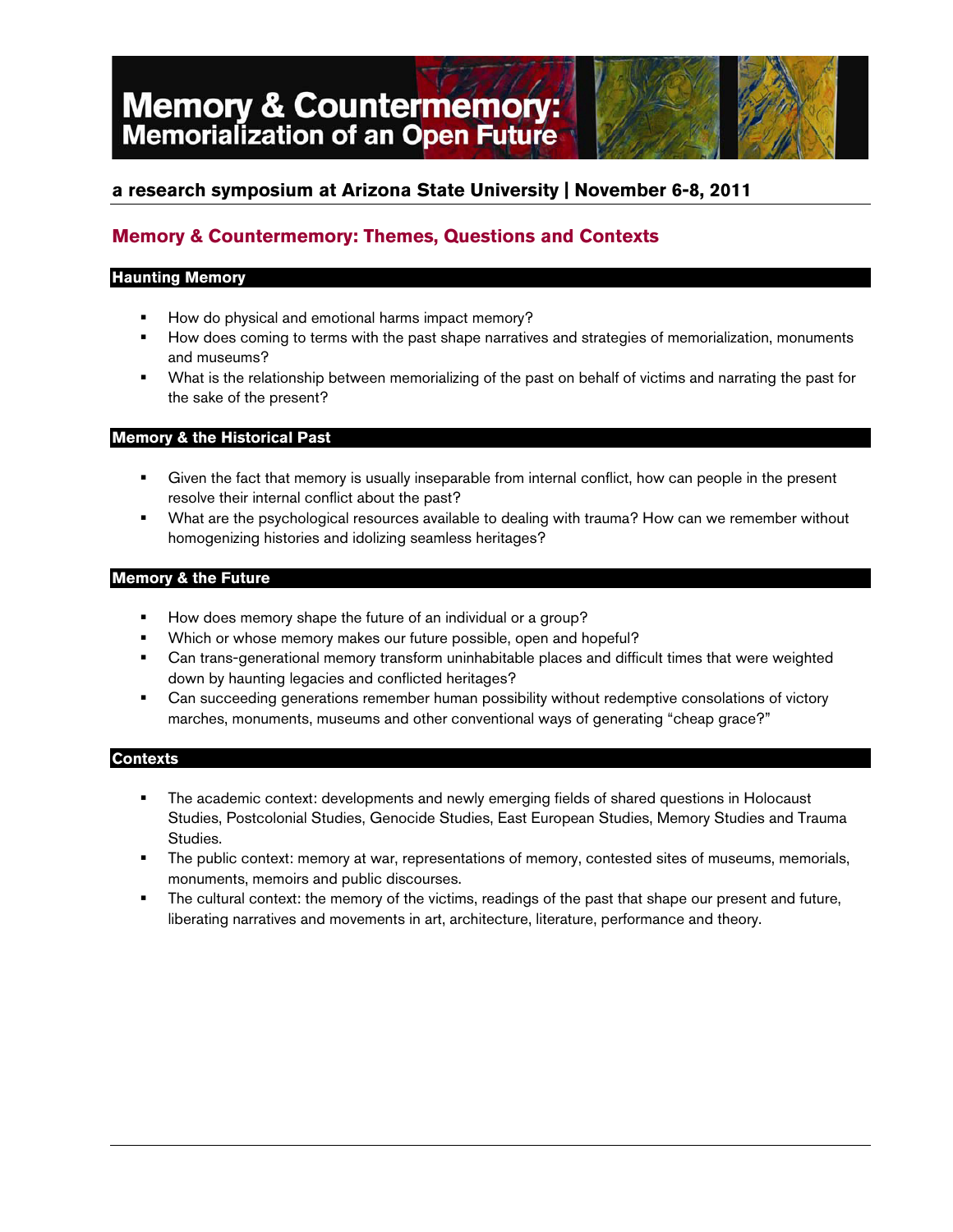

# **Pre-Symposium Cultural & Public Events**

### **Monday, October 31 | Tempe campus | West Hall, room 135**

### 2-5 p.m.

# **Two Films & Discussion**

The Conscience of Nhem En (2008) and A Film Unfinished (2010) will be shown in conjunction with Martin Beck Matuštík's Monday seminar on Memory (REL 598). Matuštík's symposium presentation, "Un/Forgiving Memory and Counter/Redemptive Hope," will discuss these films. The first film deals with a survivor-photographer from Tuol Sleng Prison in Cambodia under the Khmer Rouge, the second film is about the Nazi propaganda film made in the Warsaw Ghetto.

# **Friday, November 4 | West campus | The Kiva**

### 4-6:30 p.m.

### **Film & Discussion**

Estamira (2004) will be shown in conjunction with Gabriele M. Schwab's symposium presentation, "Emergent Subjectivities: Globalism, Ecology and Psychic Life in Marcos Prado's Estamira."

Marcos Prado about his two-hour documentary film: "I met Estamira while developing a photo documentary essay at a garbage dump in Rio de Janeiro, where she was working and living. I approached her asking if I could take her portrait. She consented and told me she had lots of 'things' to say to me: 'my mission is to reveal and reclaim the truth', 'you are common, I am not'."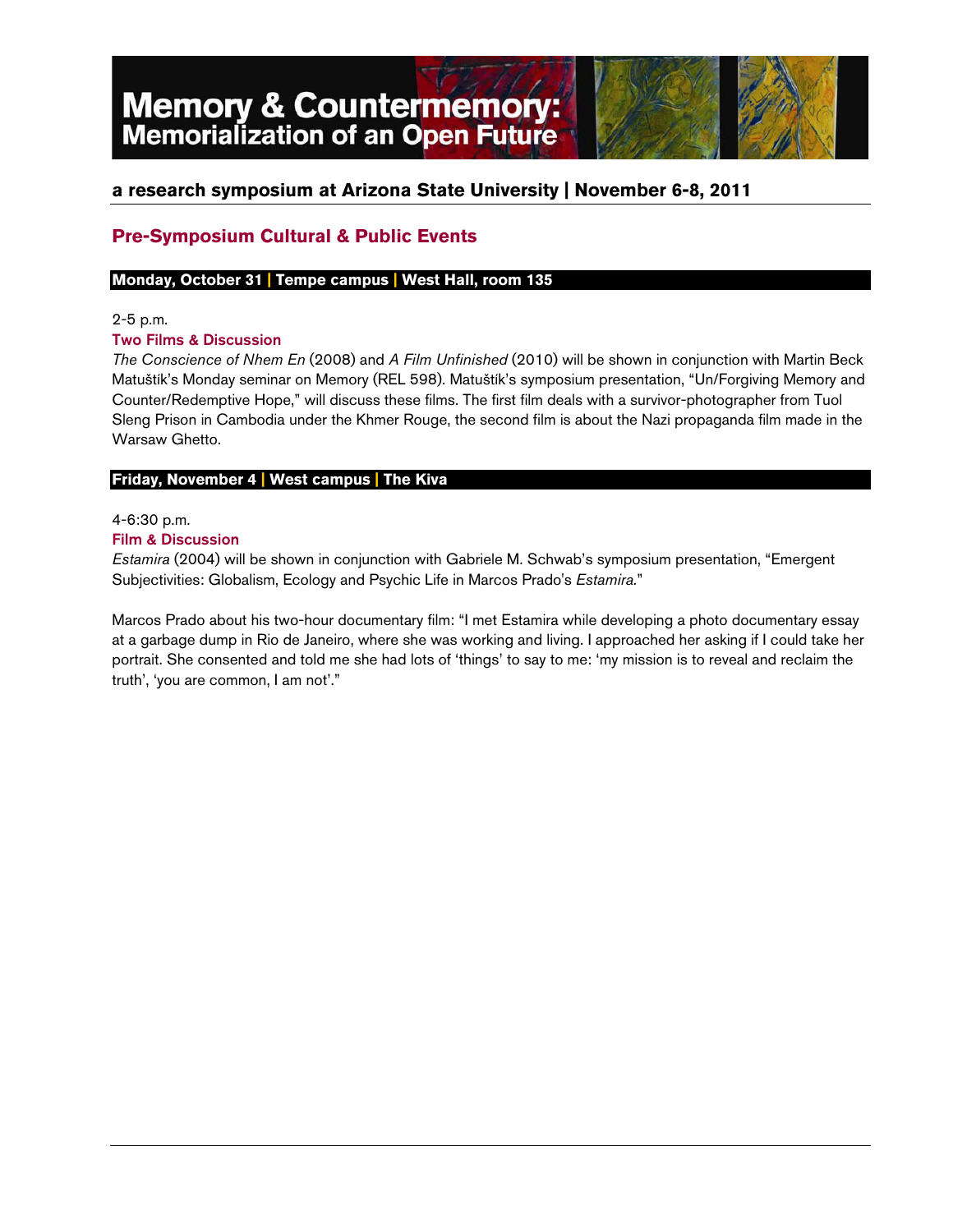

# **Symposium Program**

**Sunday, November 6 | Tempe campus | Memorial Union, Turquoise Room (220)** 

noon-1:45 p.m. **Public Session A: Filmic Prelude**  *The Klezmatics – On Holy Ground*  Erik Greenberg-Anjou's 2010 documentary film on the rebirth of U.S.-East European-Yiddish musical memory

2-2:45 p.m.

#### **Welcome**

**Hava Tirosh-Samuelson** Director, Center for Jewish Studies | Arizona State University **Elizabeth Langland** Vice Provost and Dean, New College of Interdisciplinary Arts and Sciences | Arizona State University

#### 2:45-2:30 p.m.

**Introduction to the Symposium Martin Beck Matuštík** Co-Director, Center for Critical Inquiry and Cultural Studies | Arizona State University

#### 2:30-4:15 p.m.

**Session I: Counter-Redemptive Memory moderator**: **Joel Gereboff** School of Historical, Philosophical and Religious Studies | Arizona State University

**The Afterdeath of the Holocaust Lawrence L. Langer** English, emeritus | Simmons College

**Counter Redemptive Writing and the Fourth Stage of Holocaust Historiography Sandor Goodhart** Interdisciplinary Program in Classics | Purdue University

4:30-5 p.m. **break** 

5-6:30 p.m. **Session II: Connective Memories: Dreams, Mediascapes, Journeys of Return moderator: Hava Tirosh-Samuelson** Director, Center for Jewish Studies | Arizona State University

### **Joint Presentation**

**Marianne Hirsch** English and Comparative Literature | Columbia University **Leo Spitzer** History | Dartmouth College and Columbia University

6:30-6:45 p.m. **break**

6:45-8:30 p.m. **reception & dinner** | presenters and invited guests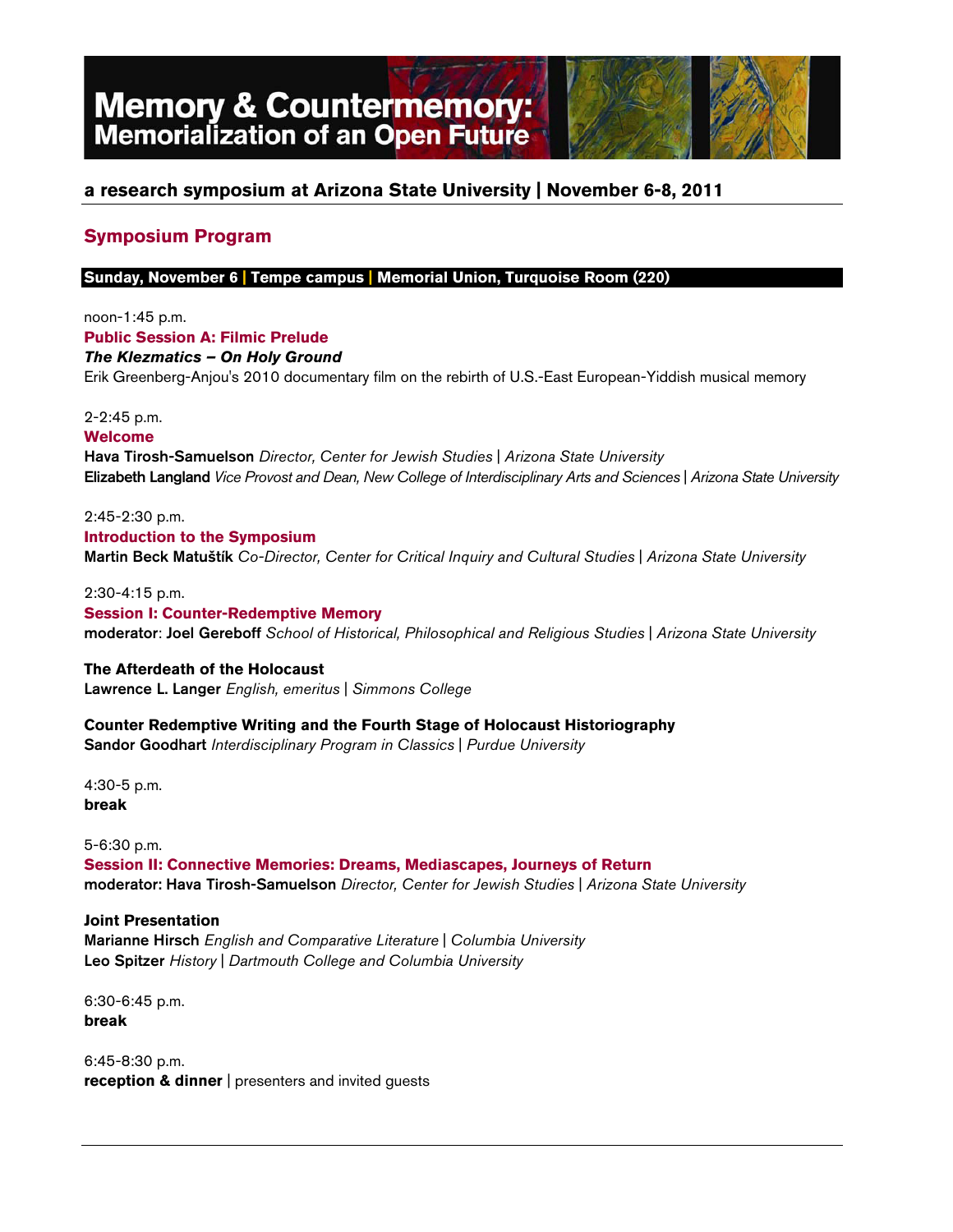

**Monday, November 7 | Tempe campus | Memorial Union, Gold Room (207)** 

8-8:30 **continental breakfast** | speakers and invited guests

8:30-10:45 a.m. **Session III: Remembering the Future moderator: Arthur Sabatini** Division of Humanities, Arts and Cultural Studies | Arizona State University

**Memory and Pain Berel Lang** Humanities | Trinity College

**Afro-Jewish Reflections from Passover: Disaster, Trauma and Memorializing the End of the World Lewis R. Gordon** Philosophy and Institute of Race and Social Thought | Temple University

**Memory in the Face of the Other: Counter-Memorialization as Ethics over Art Sarah Pessin** Philosophy and Center for Judaic Studies | University of Denver

10:45-11:15 a.m. **break** 

11:15-1:30 p.m. **Session IV: Memory at War moderator: Mark von Hagen** School of Historical, Philosophical and Religious Studies | Arizona State University

**Memory and Memorialization of Flight and Expulsion: Germany post-1945 – Kosovo post-1999 Rainer U. W. Schulze** Modern European History and the Human Rights Centre | University of Essex | United Kingdom

**Warped Memory: A History of Mourning for the Soviet Victims Alexander Etkind** Department of Slavonic Studies | University of Cambridge | United Kingdom

**Collective Memory, Remembering and Manic Reparation Karl Figlio** Center for Psychoanalytic Studies | University of Essex | United Kingdom

1:30-2:30 p.m. **lunch** | speakers and invited guests

2:30-4 p.m. **free time** 

4 p.m. **departure for West campus**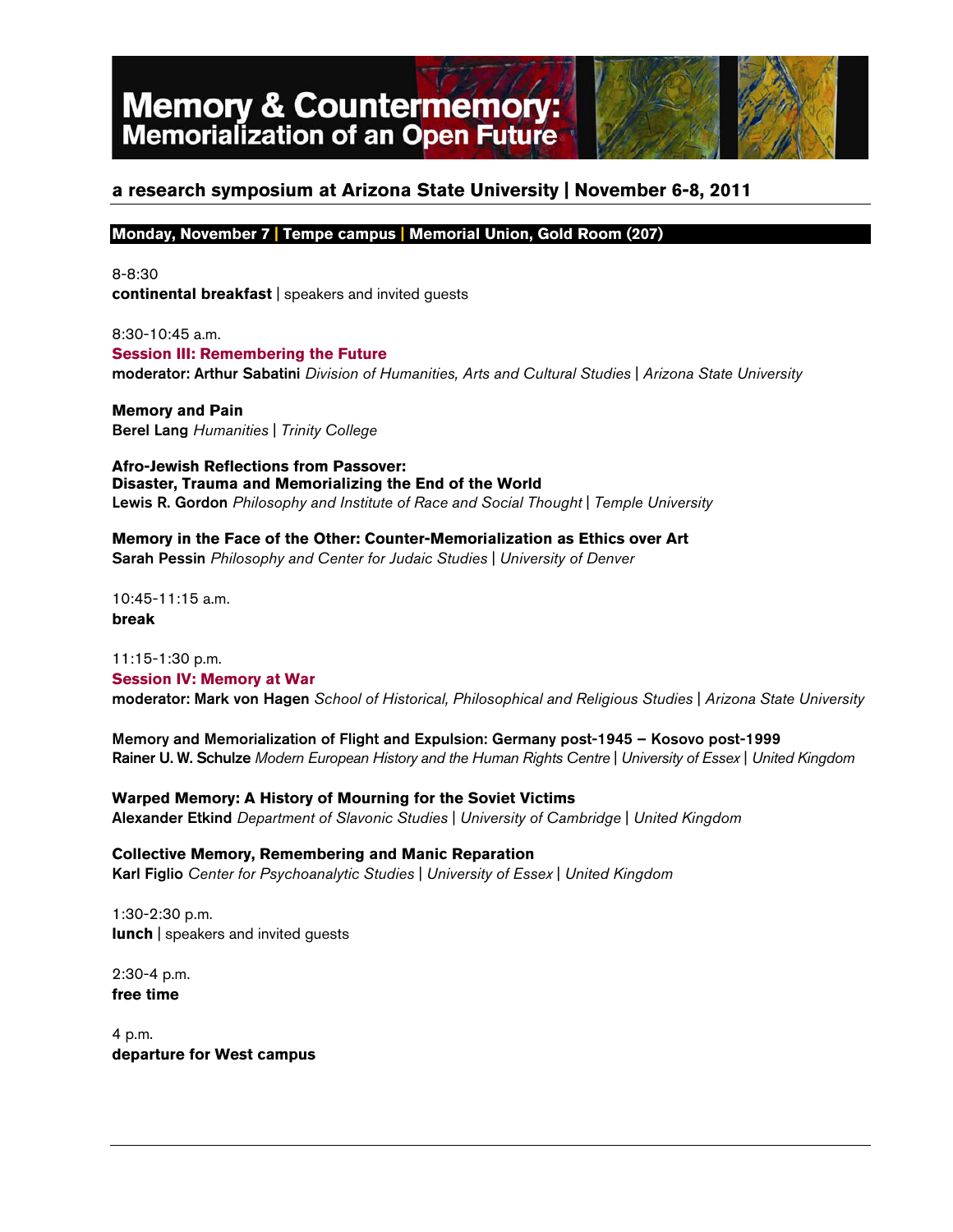**Memory & Countermemory: Memorialization of an Open Future** 



# **a research symposium at Arizona State University | November 6-8, 2011**

#### **Monday, November 7 | West campus | University Center Building**

4:30-7 p.m. | ArtsSpace West, room 228 and second floor terrace **Public Session B: Art Installations & Reception "Call and Response" Student Memory Projects** 

#### **curators:**

**Barry Moon** Division of Humanities, Arts and Cultural Studies | Arizona State University **Patricia Clark** Division of Humanities, Arts and Cultural Studies | Arizona State University

This show is a body of work produced by Interdisciplinary Arts and Performance students at the West campus working in digital media and audio in response to the Memory & Countermemory: Memorialization of an Open Future event and Project Humanities 2011 - The Humanities at a Crossroad: Perspectives on Place.

4:30-9:30 p.m. | La Sala

#### **Nova Hall: Original Art from the Symposium Program**

"Unwavering Faith, Unwavering Life" (2010) 8'x10' symposium program and poster "Tree of Change" 20"x16" (2011) Center for Jewish Studies Fall 2011 newsletter, front cover

5-5:30 p.m. | room 265-266

**Recording Memory** | presentation and sound recordings **Richard Lerman** Division of Humanities, Arts and Cultural Studies | Arizona State University

Since the 1980s, Richard Lerman has used self-built microphones to gather audio at the sites of human rights violations. He has recorded audio from extant structures, objects and plants at this site and has occasionally constructed site-specific windharps or other structures as well. The recordings are often edited and give a sense of the import of each *place* while also providing a sonic memory for the listeners. As part of his presentation, Lerman will play pieces recorded at Auschwitz, Dachau and Manzanar.

5:45-7:15 p.m. **dinner** | speakers and invited guests

7:30-9:30p.m. | La Sala **Public Session C Keynote Address Disappearing History: Scenes of Trauma in the Theater of Human Rights**\* **Cathy Caruth** Frank H.T. Rhodes Professor of Humane Letters, English and Comparative Literature | Cornell University \* title change from "Literature in the Ashes of History"

#### **Welcome**

**Neal Lester** Dean of Humanities, College of Liberal Arts and Sciences and Coordinator, Project Humanities 2011 | Arizona State University

#### **Introduction & Moderator**

**Patricia J. Huntington** Division of Humanities, Arts and Cultural Studies | Arizona State University

As part of Cathy Caruth's presentation, short excerpts from Ariel Dorfman's play, Death and the Maiden, will be read by Patricia J. Huntington, Martin Beck Matuštík, and Arthur Sabatini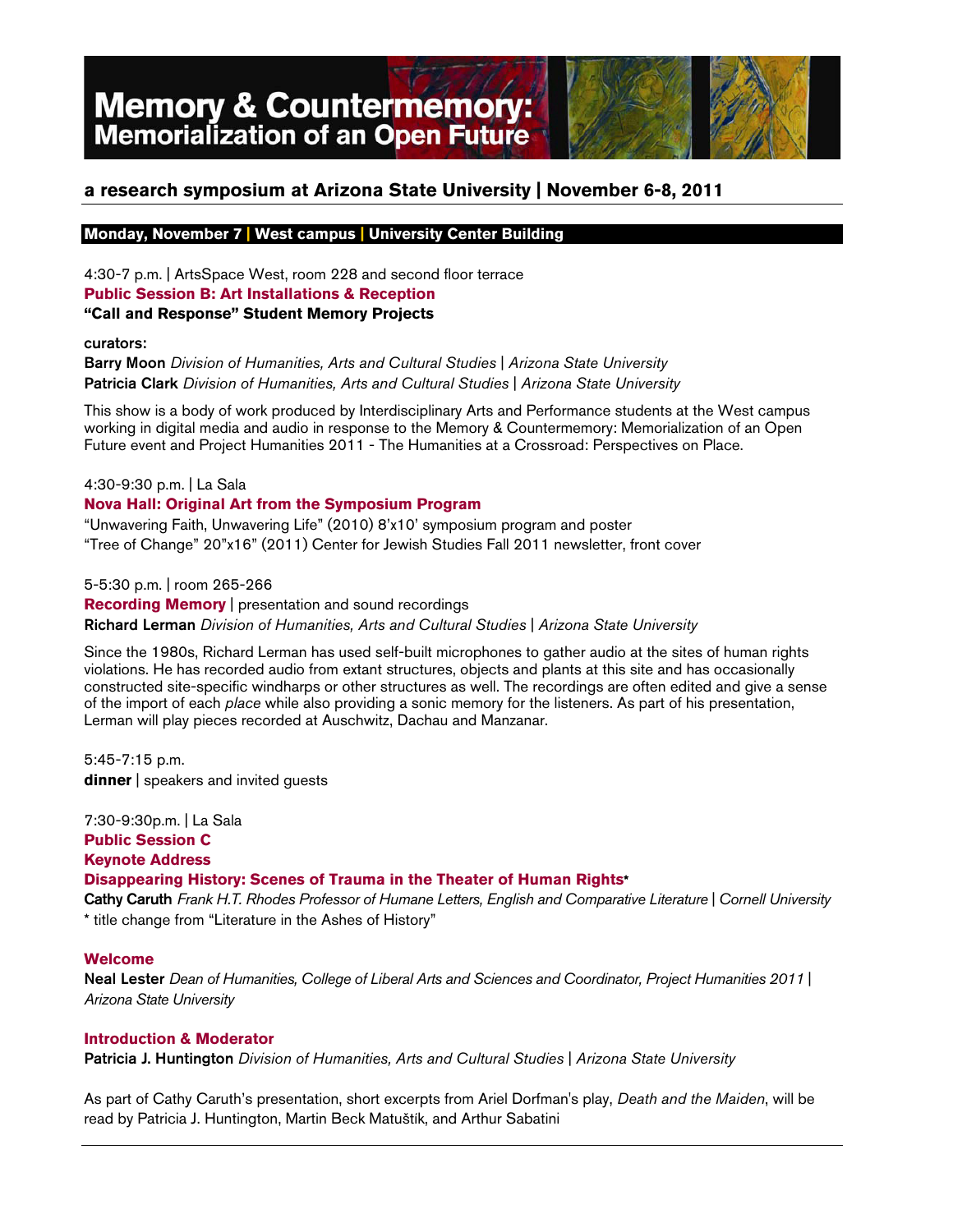

#### **Tuesday, November 8 | Tempe campus | Memorial Union, Gold Room (207)**

8-9 a.m. **continental breakfast** | speakers and invited guests

9-10:30 a.m. **Session V: Memory of Liberation moderator: Akua Duku Anokye** Division of Humanities, Arts and Cultural Studies | Arizona State University

**Emergent Subjectivities: Globalism, Ecology and Psychic Life in Marcos Prado's Estamira Gabriele M. Schwab** Comparative Literature | University of California, Irvine

**Non-Existent Memory and Rejection Simon J. Ortiz** Department of English | Arizona State University

10:30-11 a.m. **break** 

11 a.m.-1:30 p.m.

**Session VI: Intergenerational Memory moderator: Eric Wertheimer** Division of Humanities, Arts and Cultural Studies | Arizona State University

**Why We Read and Write Memoirs of Trauma and How the Process Resembles and Differs From Psychotherapy Helen Epstein** Author

**Massive Trauma and the Healing Role of Reparative Justice Yael Danieli** Co-Founder and Director, Group Project for Holocaust Survivors and their Children

**Un/Forgiving Memory & Counter/Redemptive Hope Martin Beck Matuštík** Co-Director, Center for Critical Inquiry and Cultural Studies | Arizona State University

1:30-2:30 p.m. **lunch** | speakers and invited guests

2:30-4 p.m. **free time** 

4 p.m. **depart for West campus**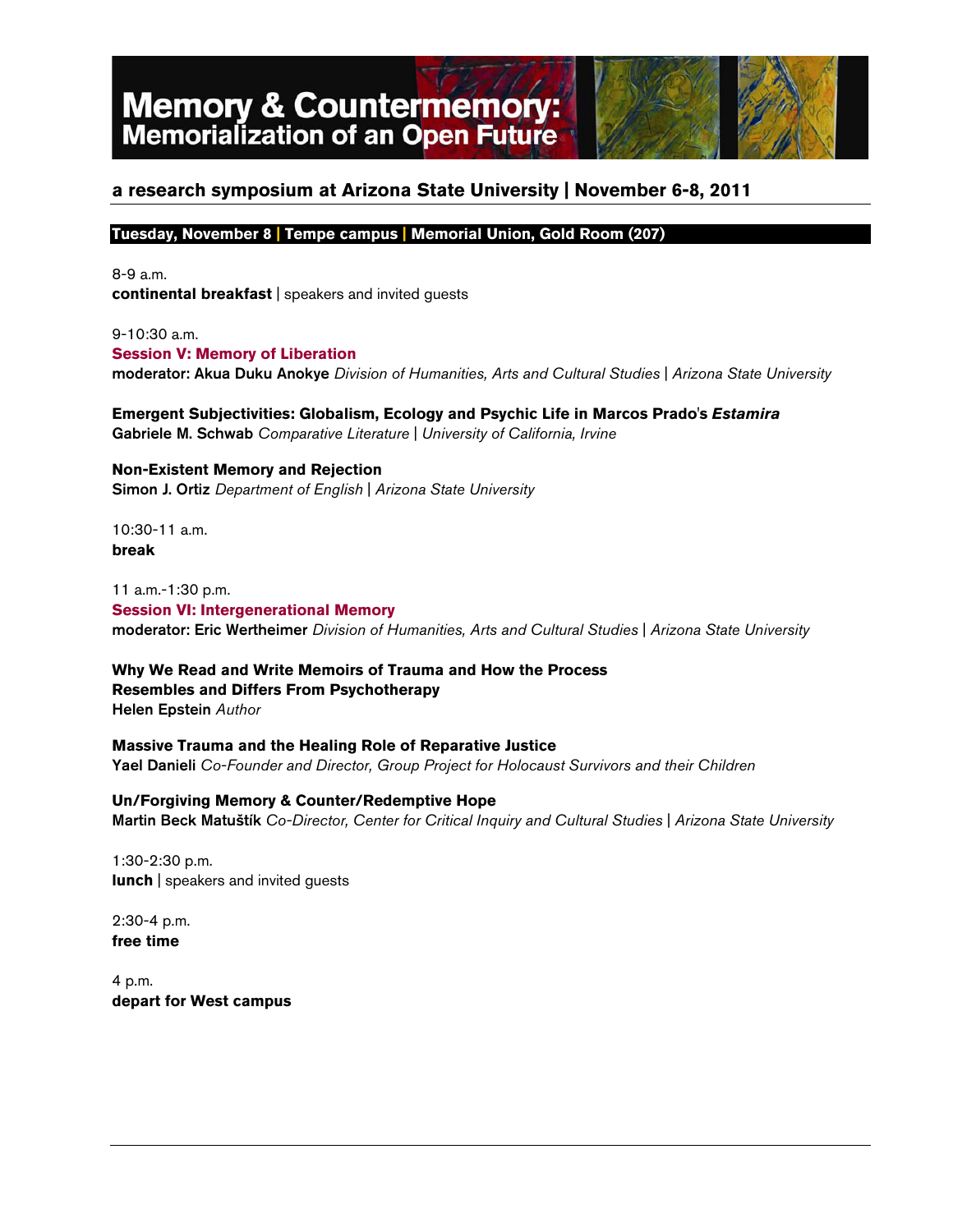

### **Tuesday, November 8 | West campus | The Kiva**

#### 4:30-9:30 p.m.

#### **Nova Hall: Original Art from the Symposium Program**

"Unwavering Faith, Unwavering Life" (2010) 8'x10' symposium program and poster "Tree of Change" 20"x16" (2011) Center for Jewish Studies Fall 2011 newsletter, front cover

5:30-9 p.m. **Public Session D: Crypto-Memory**  *Jubanos* | film screening 43 minutes, Spanish with English subtitles

### **Parted Waters** | play written by Robert Benjamin

One-hour dramatic reading performed by actors of the Arizona Jewish Theatre Company: Mark DeMichele, Michael Cortez, Andy Alcala, Jenn Taber. Producing director: Janet Arnold. Co-producer and fine arts specialist at West campus: Charles St. Clair.

#### **Audience Discussion**

**moderator: Monica Casper** Division of Humanities, Arts and Cultural Studies | Arizona State University

**panelists: Janet Arnold** Producing Director of "Parted Waters" **Carlos Galindo-Elvira** Valle Del Sol **Rabbi Yosef Garcia Cespedes** Congregation Avdey Torah Hayah **Jewish Theater Company actors Arthur Sabatini** Division of Humanities, Arts & Cultural Studies | Arizona State University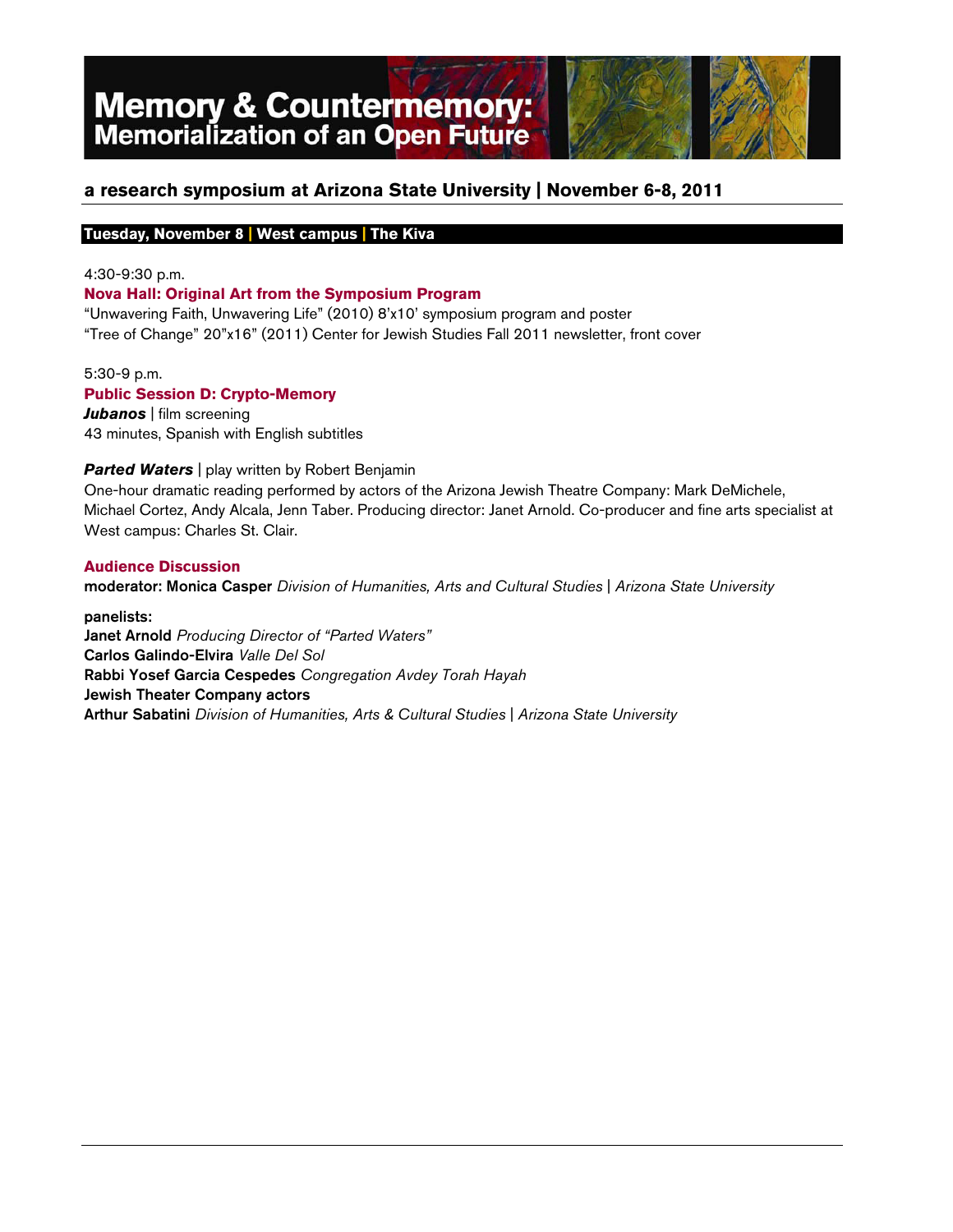**Memory & Countermemory: Memorialization of an Open Future** 



# **a research symposium at Arizona State University | November 6-8, 2011**

### **Post-Symposium Cultural & Public Events**

#### **Wednesday, November 9 | West campus | The Kiva**

#### **Afternoon with Philosophy & Literature**

#### 3-4:45 p.m.

#### **Post-Symposium Public Event I: Conversation with Gabriele M. Schwab**

#### **Regarding** *Haunting Legacies: Violent Histories and Transgenerational Trauma* **(Columbia UP, 2010) an interview on Gabriele M. Schwab's work is conducted by Martin Beck Matuštík**

The faculty group in Philosophy, Rhetoric and Literature and the Center for Critical Inquiry and Cultural Studies at the New College of Interdisciplinary Arts and Sciences at the West campus recently participated in a major interdisciplinary conference on Trauma Studies (October 2010). The Philosophy, Rhetoric and Literature faculty cluster held a faculty reading salon on Gabriele M. Schwab's Haunting Legacies in spring 2011. Martin Beck Matuštík is currently teaching a graduate course connected to the symposium theme. The question areas for this interview emerge from the reading salon on Schwab's work. The edited transcript of the conversation will be included in the volume of essays from the 2010 Trauma Studies conference (eds. Monica Casper and Eric Wertheimer).

#### 4-4:45 p.m.

#### **Post-Symposium Public Event II: Roundtable with symposium speakers**

#### **moderators:**

**Patrick Bixby** Director, Master of Arts in Interdisciplinary Studies, New College | Arizona State University **Patricia J. Huntington** Division of Humanities, Arts and Cultural Studies | Arizona State University

Post-symposium open discussion on Memory & Countermemory with: Lewis R. Gordon, Berel Lang, Sarah Pessin, Gabriele M. Schwab and others.

#### 5-6 p.m.

#### **Post-Symposium Public Event III: Children of Fire, Children of Water moderator and special guest: Leslie Marmon Silko** author of Almanac of the Dead

#### **Simon J. Ortiz and Gabriele M. Schwab will read from their joint unpublished book.**

Simon J. Ortiz and Gabriele M. Schwab, Children of Fire, Children of Water is a collaborative book project composed of dialogical memory pieces that reflect on memory, history and trauma in today's global world. We are drawing on both personal memories and on the collective memories gathered from two different post-World War II cultures, Native American and German. Our memory pieces perform a cross-cultural exchange between Simon Ortiz, a Native American writer growing up on a reservation under the continuing forces of US colonization, and Gabriele M. Schwab, a writer of German origin who grew up in postwar Germany under French and US occupation and lives in the United States. Reflecting upon historical violence and the ongoing traumatic effects of colonialism, war and genocide on individuals and communities, we are using a dialogical, experimental and evocative form. A form of cross-cultural boundary work, our memory pieces look at the traces left by the histories of colonialism and wars on our respective cultural imaginaries. Writing together, we position ourselves in a transitional space between our cultures and between history and the present. We use the stories we weave together as evocative objects that trigger memories we could not have recalled in the same way from within ourselves. In this process, individual memories transform themselves into a new synthetic memory born from cultural crossings. Our stories are not mere recordings of memories but rewritings of cultural memory in light of another culture. We hope that our audience becomes part of this process of rewriting memory during which histories are found and enacted in the present.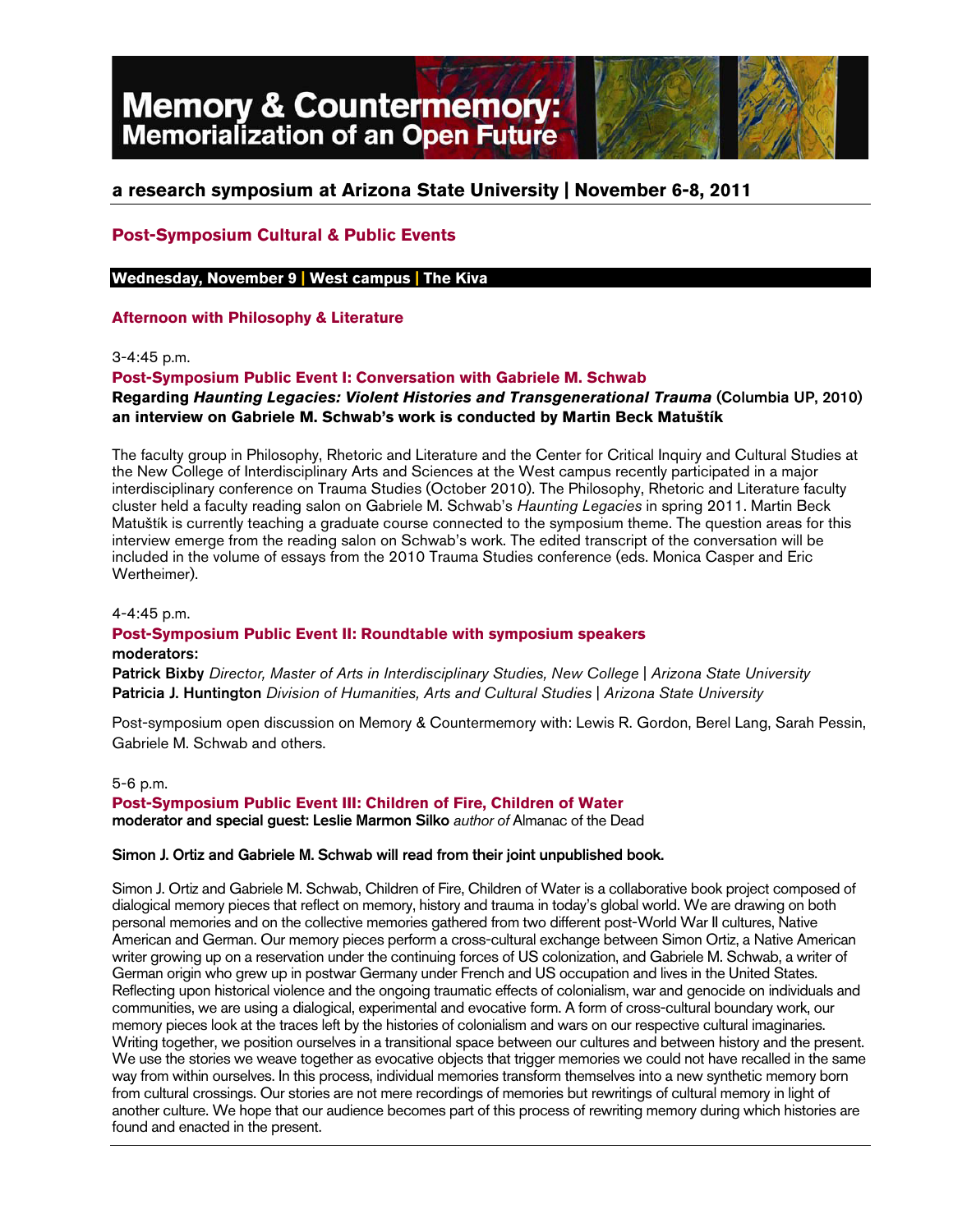

The pieces in Children of Fire, Children of Water resemble mosaic compositions or kaleidoscopic images with fluid boundaries. They create a performance of cross-historical and cross-cultural encounters in two voices that, while discrete and distinct, continually interact with and color each other. The dynamic energy behind our project is created by resonances between our pieces and their power to work as catalysts for new memories that might never have emerged otherwise. Rewriting our stories in light of the other's stories, we often play with bifocal storytelling and include bi- or multilingual interferences. But we also carry the traumatic silences and mute images of violent histories into our work, reflecting how the latter have marked us in different, yet often comparable if not resonant ways. The juxtaposition of life histories from different traditions, cultures and places may productively test habitual assumptions and patterns of thought as well as feeling states, if not structures of feeling. In the best case, such practices become part of unsettling engrained patterns of remembering violent histories.

This post-symposium project is made possible by a 2011-2012 seed grant from the Institute for Humanities Research (IHR) at Arizona State University for Heritage and Memory: Sites of Transgenerational Trauma, Moral Reminders and Repair. Project Director: Martin Beck Matuštík, Lincoln Professor of Ethics and Religion. Project members: Patricia Huntington, Professor of Philosophy and Religious Studies and Eric Wertheimer, Professor of English.

**Today's sessions follow the annual "Eros Symposium" on Fletcher Mall at the West campus: an afternoon of poetry, philosophy and other readings performed by West campus faculty; Barrett, The Honors College students at the West campus and other students.**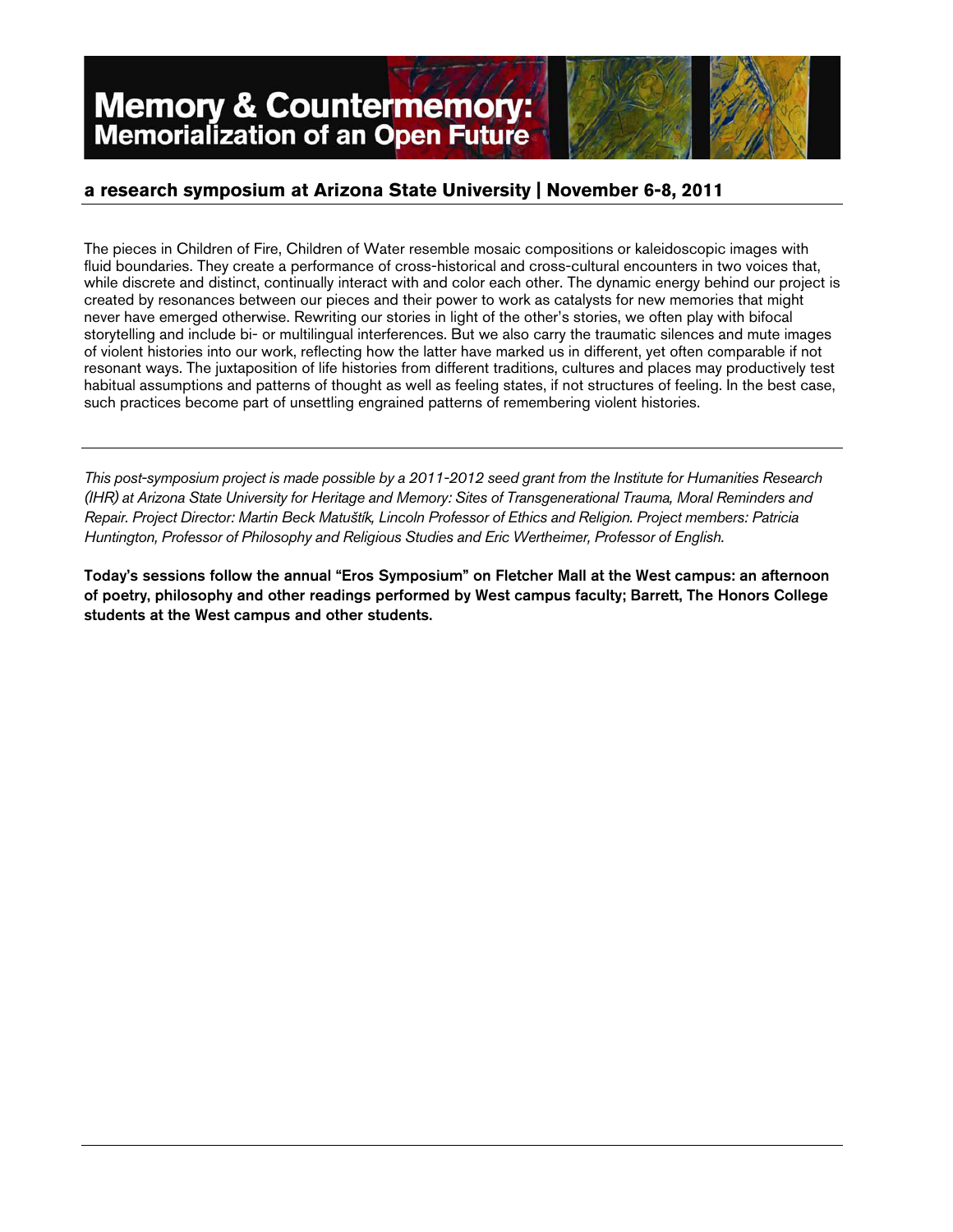

# **Presentation Abstracts**

# **Sunday, November 6 | Tempe campus**

#### **The Afterdeath of the Holocaust**

#### **Lawrence L. Langer**

Memory and history intersect in different ways to evoke the "killing reality" of the Holocaust. I examine efforts of the Germans murderers to minimize or deny their responsibility for that reality through evasive memory; the attempts of others, including some survivors, to reshape the narrative of destruction through celebratory memory into a story about the triumph of the human spirit; and finally investigations into the terrain of deep memory, where the clear borders between living and dying merge and we are faced with a condition of being I once called "deathlife" but now prefer to refer to as the "afterdeath" of the Holocaust. This approach, which I illustrate through examples from history and literature, strips from the catastrophe the burden of bravado or the consolations of the heroic gesture. It leaves us staring quite literally, as I shall show, into a realm that challenges memory to respond to the question of one of my authors: "When death has come, has one finished dying?"

# **Counter Redemptive Writing and the Fourth Stage of Holocaust Historiography**

#### **Sandor Goodhart**

The latter half of the twentieth century highlighted the failure of redemptive understandings of the Shoah. Dividing the history of Holocaust studies into separable periods, we may identify (1) a period of silence, in which the survivors endeavored to speak and few cared to listen (1945-1960); (2) a period in which redemptive narratives flourished, begun perhaps with the Eichmann trial, and represented in popular culture by an event like the TV production "Holocaust" (1960-1985); and (3) a period in which anti-redemptive narratives began to appear, marked for example by Claude Lanzmann's film, Shoah, or the various stages of the so-called Historickerstreit, among other ways of engaging non-representational or anti-representational understandings--trauma studies, for example (1985-present).

I wonder whether for the past ten years or so we have been broaching a fourth moment, one no longer focused exclusively upon either conscious or unconscious understandings but one that would include a new emphasis upon the structure of interpretation itself, and one in which the re-articulations of silences of the past, the activation of redemptive narratives, and the challenges to such interpretations (either in the form of anti-redemptive accounts or the invention of counter memory and counter redemptive accounts) would assume new significance in historiography, cultural analysis, literary analysis, and the modalities of memorialization.

#### **Connective Memories: Dreams, Mediascapes, Journeys of Return**

#### **Marianne Hirsch and Leo Spitzer** (a joint presentation)

This paper is based on our research on the former Habsburg Austrian city of Czernowitz – now Chernivtsi in the Ukraine – and the region formerly known as Transnistria, to which thousands of Czernowitz Jews were deported by fascist Romanians and their Nazi German allies during World War Two. It contrasts incipient and reluctant local efforts to memorialize this complicated and painful history with the memorial acts of Czernowitz survivors and their descendants scattered throughout the world. What has been erased and forgotten in contemporary Chernivtsi, takes ever-new form in the memories returning survivors bring back to place and, even more fully, in the lively afterlife this destroyed European Jewish culture displays on the World Wide Web. We argue that memory has become "connective" – generated by digital archives and practices and by the communities these foster on digital social networks. These communities elicit desires for renewed "return" engagements to place that, in turn, continue to energize additional digital listserv and website interactivity.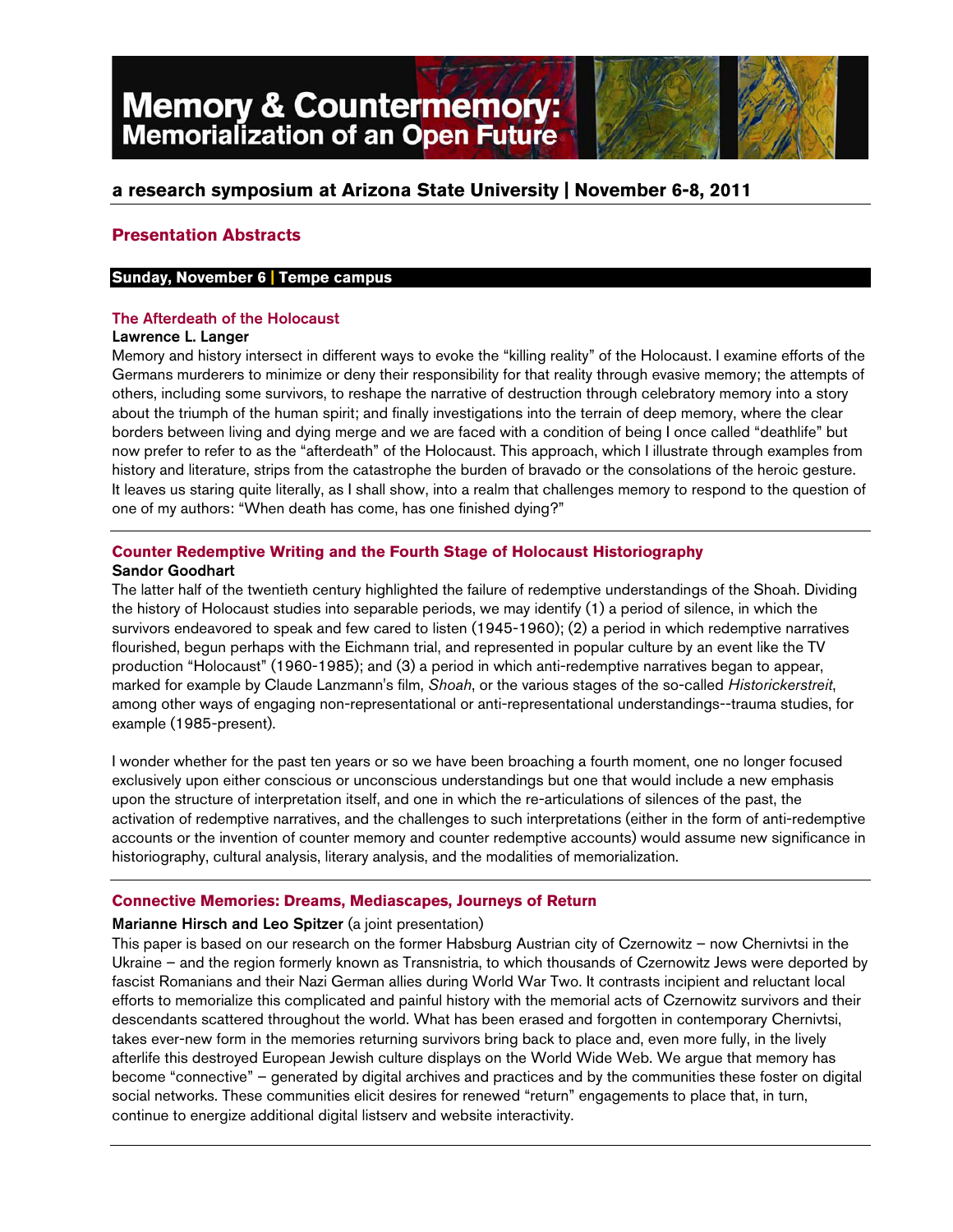

**Monday, November 7 | Tempe campus** 

#### **Memory and Pain**

#### **Berel Lang**

If pain does not by itself account for the faculty of memory, it is clearly significant as an incentive and part of that faculty. Evidence for this is apparent in both public institutions (memorials, cemeteries, many monuments and museums) and private (individual) conduct and expression. Trauma (group or individual) is invariably associated with pain--there is no parallel after-effect of pleasure--and if trauma sometimes is repressed rather than expressed, also repression makes itself known in the present. In this sense, this ground of memory is also related to the origins of moral judgment, since recognition of the distance between present and past as that shapes memory is a condition of such judgment. This is not to claim that pain or its causes is 'good', but that phenomenologically, it is more than only an ASPECT of memory: it is at least in part constitutive of it.

### **Afro-Jewish Reflections from Passover: Disaster, Trauma, and Memorializing the End of the World Lewis R. Gordon**

This talk will explore the double movement of memory raised by Afro-Jews on Passover, where Jewish identity is ritualized as memory of trauma and liberation in a context where black identity is pressured toward acts of forgetting. The contradictions of national memory, where modern life, exemplified especially in American doubled conceptions of self, pose problems of remembering and listening. The result is a demand for cultural ruin, a form of disaster, through the elimination of continuity, which hides deeper, existential challenges of maturation: ruin, after all, is a portended feature of human existence, where, in the face of nothing lasting forever, humanity faces the deeper anxiety of how to live with the eventual realization of the end of the world.

# **Memory in the Face of the Other: Counter-Memorialization as Ethics Over Art**

### **Sarah Pessin**

The University of Denver's Center for Judaic Studies is creating a Holocaust Memorial Social Action Site which honors memory through the active cultivation of social justice activities on campus. In this spirit, the site's boundary is marked with the Hebrew "Hineni," "Here I am," a Levinasian call to enacting memory through ethical engagement and response. In this paper, I explore the Levinasian conception of memory and ethics that frames this project, as I also explore the theoretical limits of any counter-memorial that operates within the parameters of the "art world." Our project is a counter-memorial that privileges ethics; we have used relatively few dollars for the material space and have moved away from a search for an artist; instead we have earmarked the majority of funds for programs and for an eventual Endowed Chair of Holocaust Studies and Social Justice. In the spirit of James Young's reminder that the history of the memorial itself functions as an integral part of the memorial, I also talk, in the paper, about the journey in this particular project from aesthetics to ethics (in the recounting of our process of hiring a well-known artist and then finding our way instead to a series of interfaith and social justice projects on the campus).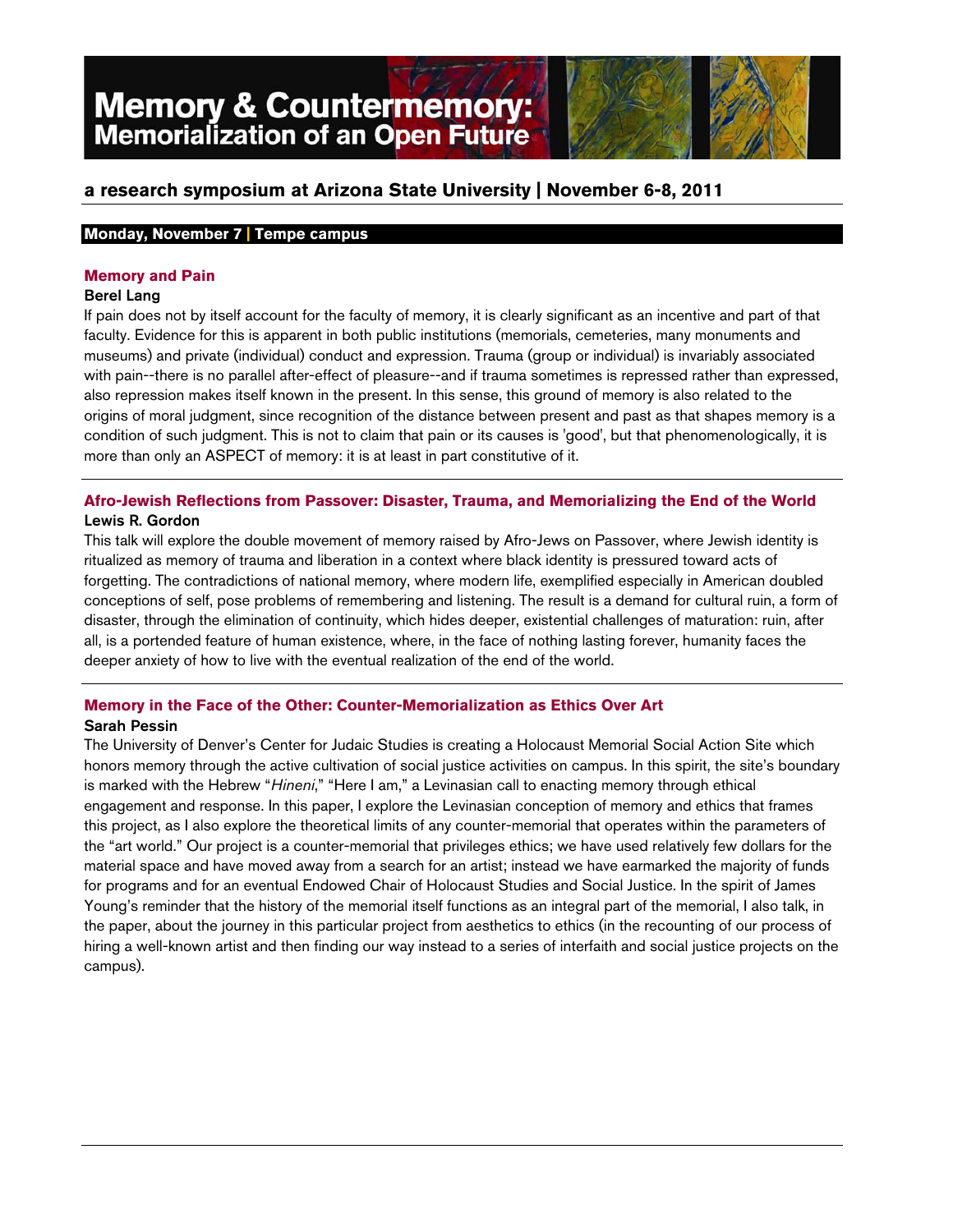

### **Memory and Memorialization of Flight and Expulsion: Germany post-1945 – Kosovo post-1999**\* **Rainer U. W. Schulze**

This paper will look at memory formation and the process of memorialization (or the lack of it) with regard to two cases of forced population movements in twentieth-century Europe: ethnic Germans during and after the Second World War, and the Romany populations following the Kosovo War of 1999. It uses the category 'refugee' as a means to compare the experiences of displaced persons across time and space and discuss the role of memorialization for communities struggling with Impunity. The paper provides a "linkage" of Schulze's work as a historian and his current role as Director of the Human Rights Centre, i.e. it is linking history with human rights practice and in particular with issues of transitional justice.

\*This presentation is a "late addition" to the symposium program. Rainer Schulze is presenting his work at a conference in Milwaukee organized by the Critical Refugee Studies Network and he planned to be in Phoenix for a private visit from 5 to 12 November. He asked us a month ago to attend the ASU symposium as a guest visitor. Because of the last minute cancellation on our program, we were able to offer Professor Schulze's an active role in the research session on Memory at War.

# **Warped Memory: A History of Mourning for the Soviet Victims**

#### **Alexander Etkind**

While Europeans talk about the "mnemonic age" and the obsession with the past around the globe, Russians complain about the historical "amnesia" in their country. My current project reveals that Russian authors and filmmakers have been obsessed by the work of mourning. They do so in novels, films, and other forms of culture that reflect, shape, and possess people's memories. I believe that the asymmetry of Memory Studies across Europe should be understood as a political challenge rather than a natural divide. Russia's leaders are shifting the country's 'chosen trauma' away from the crimes of Stalinism to the collapse of the USSR, which Vladimir Putin called 'the greatest catastrophe of the 20th century'. This shift at once casts the millions of victims of Soviet terror as unworthy of mourning (or 'ungrievable,' in Judith Butler's parlance) and invites Russians to mourn the state that murdered them. The uncanny scenery of post-Soviet literature and film signals the failure of other, more conventional ways of understanding social reality. This failure and this scenery are nothing new, though post-Soviet conditions exacerbated the wild character of these phantasms. No Iron Curtain has separated Russians from their past. The trauma of the Great Terror of the 1930s, which was essentially a collective suicide of the political and cultural elite of the country, produced cyclical after-shocks that marked the subsequent decades of Russian history. From the return of the Gulag prisoners in the 1950s to the first dissidents of the 1960s, to the grand Soviet film-making of the 1970s, to the archival revelations of the 1980s, to what I call the "magical historicism" of post-Soviet culture, the ghosts of Stalinism and its victims have been stubbornly haunting Russian culture. Inhabiting culture as their ecological niche, the undead constitute a particular kind of collective memory, which becomes prominent when more reliable forms of this memory, such as museums, monuments, or historical textbooks, betray the dead.

Inspired by Jacques Derrida's "hauntology," which connects the paradigm of mourning, the fate of Marxism, and the focus on "the spectral", I have developed a theory of cultural memory consisting of monuments (hardware), texts (software), and specters (ghostware). Two processes converge in the post-catastrophic memory, the defamiliarization of the past and the return of the repressed. Though Russian post-catastrophic responses have spanned many aspects of the social space, from legal trials to educational disciplines, I argue that it is in the realm of imaginative culture that these energies were embodied, memorialized, and negotiated.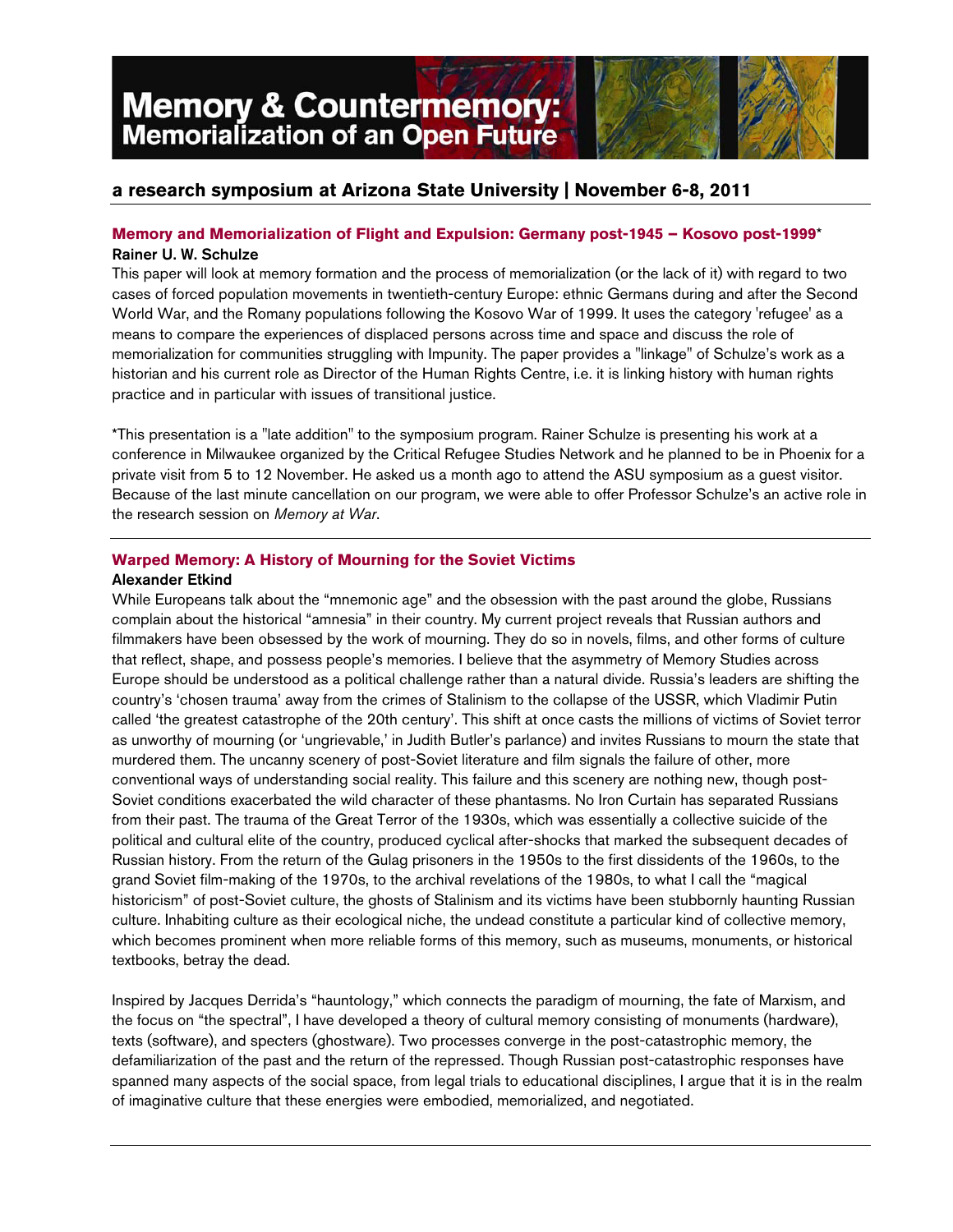

# **Collective Memory, Remembering and Manic Reparation**

#### **Karl Figlio**

Collective memory is the backbone of collective identity. But Collective memory is also constantly at risk, troubled by its less welcome aspects; and so, therefore, is collective identity. More fundamentally, there seems to be an elemental unease at the root – what Freud called an 'Unbehagen in der Kultur'. Thus a nation fights to defend its collective memory and identity, as it fights to defend its territory or political structure.

In some cases, the disturbance to collective memory and identity is extreme, and it does not seem possible to reconstruct an acceptable, coherent, continuous account. It is as if there is a smudge so deep as to suggest an inherent flaw in collective character, something like an Unbehagen. Situations involving likeness, as in ethnic conflict and anti-Semitism, bring it out, as Freud noted in his concept of the 'narcissism of minor differences'. In considering such a situation, I would shift the focus away from memory to the process of remembering; away from the fact of 'true' or 'false' memories, to the way that the collective grapples with its past. In this paper, I will explore the process of reconstructing a liveable account of German identity, which spans the Nazi period, and specifically Nazi anti-Semitism and the Holocaust. Historians, sociologists, philosophers, theologians and novelists have contributed to understanding this horrific – what shall we call it: episode, perversion, deviation, spirit – in German history. I will look at one aspect, from a psychoanalytic angle. I will argue that remembering is a form of what the psychoanalyst, Melanie Klein, called 'reparation', and that there is a traduced form of remembering-as-reparation, which psychoanalysts in the Kleinian tradition call 'manic reparation'. They look the same, but reparation is based on guilt and concern for damage to the other, while manic reparation is based on narcissistic aggrandizement and contempt for the other.

I think that these concepts allow a translation of understanding from clinical psychoanalysis into cultural analysis and that they throw light on the extreme difficulty of building a trusting environment for collective remembering, especially in the aftermath of atrocity. In both the clinical and the cultural situation, good intention can arouse suspicion of duplicity, which undermines the collaborative effort to secure a base of pride. A memorial to victims of war becomes a memorial for the SS. The concepts of reparation and manic reparation suggest a way to differentiate and characterize polarized accounts of post-war German remembering as properly making-better or as infiltrated by apologetics.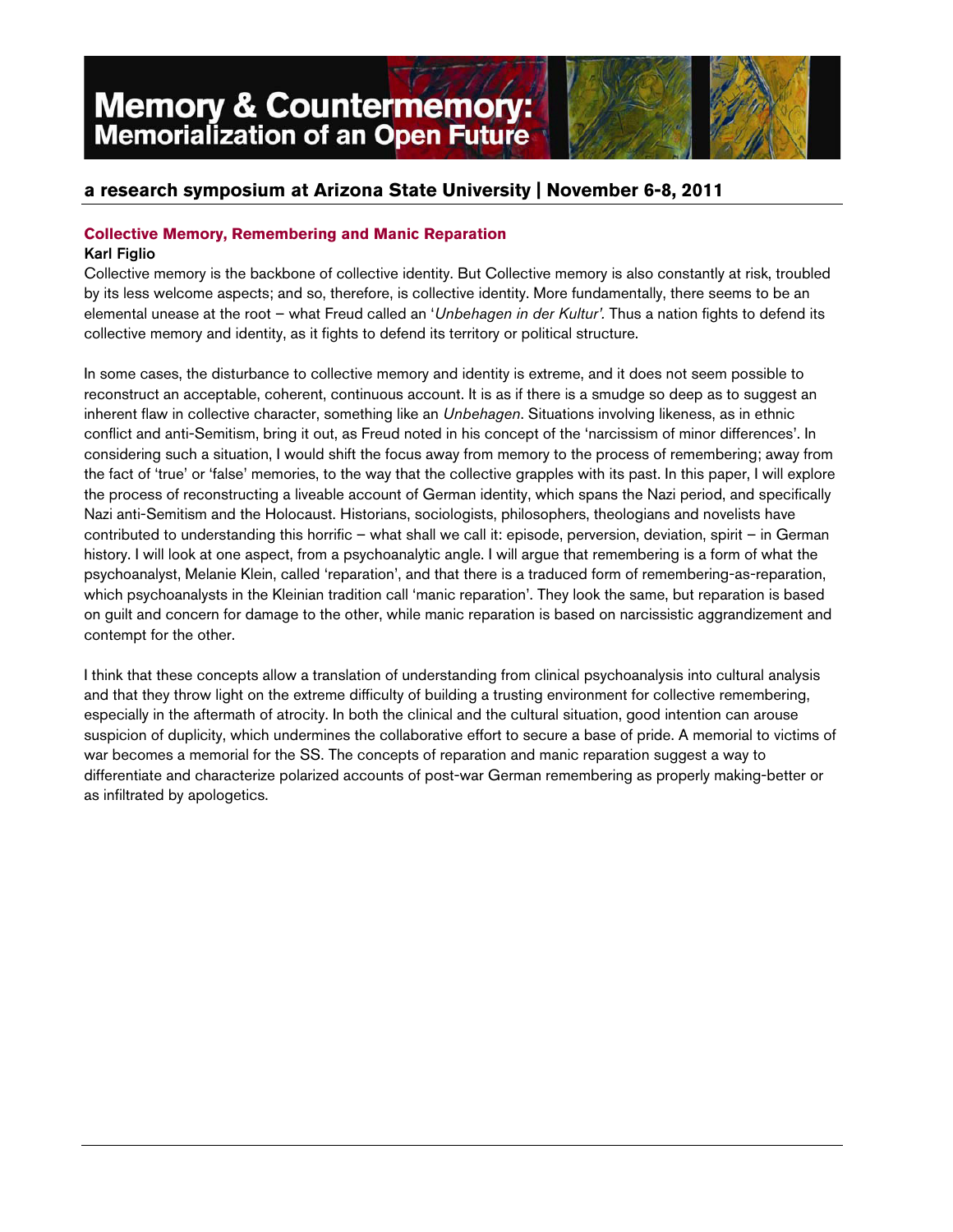

### **Monday, November 7 | West campus**

#### **Call and Response | student memory projects**

#### **curated by Barry Moon and Patricia Clark**

The Call and Response Show is a body of work produced by Interdisciplinary Arts & Performance students students working in digital media and audio in response to the symposium on Memory & Countermemory. Students in the Interdisciplinary Arts and Performance Program were asked to create works that reflect on historical, cultural and social events and explore issues of memory and memorialization. The installation is part of the ASU-wide "Project Humanities 2011 - The Humanities at a Crossroad: Perspectives on Place."

### **Recording Memory | presentation & sound recordings**

#### **Richard Lerman**

Since the 19980's, I have used self-built microphones to gather audio at sites of Human Rights Violations. I have recorded audio from extant structures, objects and plants at this site, and occasionally have constructed sitespecific windharps or other structures as well. The recordings are often edited, and they give a sense of the import of each PLACE while also providing a sonic memory for the listeners. As part of the paper, I will play pieces recorded at Auschwitz, and from Dachau and Manzanar.

### **Keynote Address Disappearing History: Scenes of Trauma in the Theater of Human Rights**\* **Cathy Caruth**

Taking as a point of departure Ariel Dorfman's play, Death and the Maiden, I will examine the relation between trauma and performance (both political and theatrical) in the "return to democracy" after a dictatorial regime. How does the "truth" of the acts of disappearing, central to the Latin American dirty wars, itself appear, or disappear, in the truth commissions fundamental to transitional justice (and to the play)? How is the return to human rights bound up with the reenactment of the past? At the heart of the play, I will suggest, is the struggle between the reappearance of democracy and the disappearance of history, between the return of rights and the disappearance of facts.

\* title change from "Literature in the Ashes of History"

#### **Introduction**

**Patricia J. Huntington** Division of Humanities, Arts and Cultural Studies | Arizona State University

As part of Cathy Caruth's presentation, shorty excerpts from Ariel Dorfman's play, Death and the Maiden, will be read by Patricia J. Huntington, Martin Beck Matuštík, and Arthur Sabatini.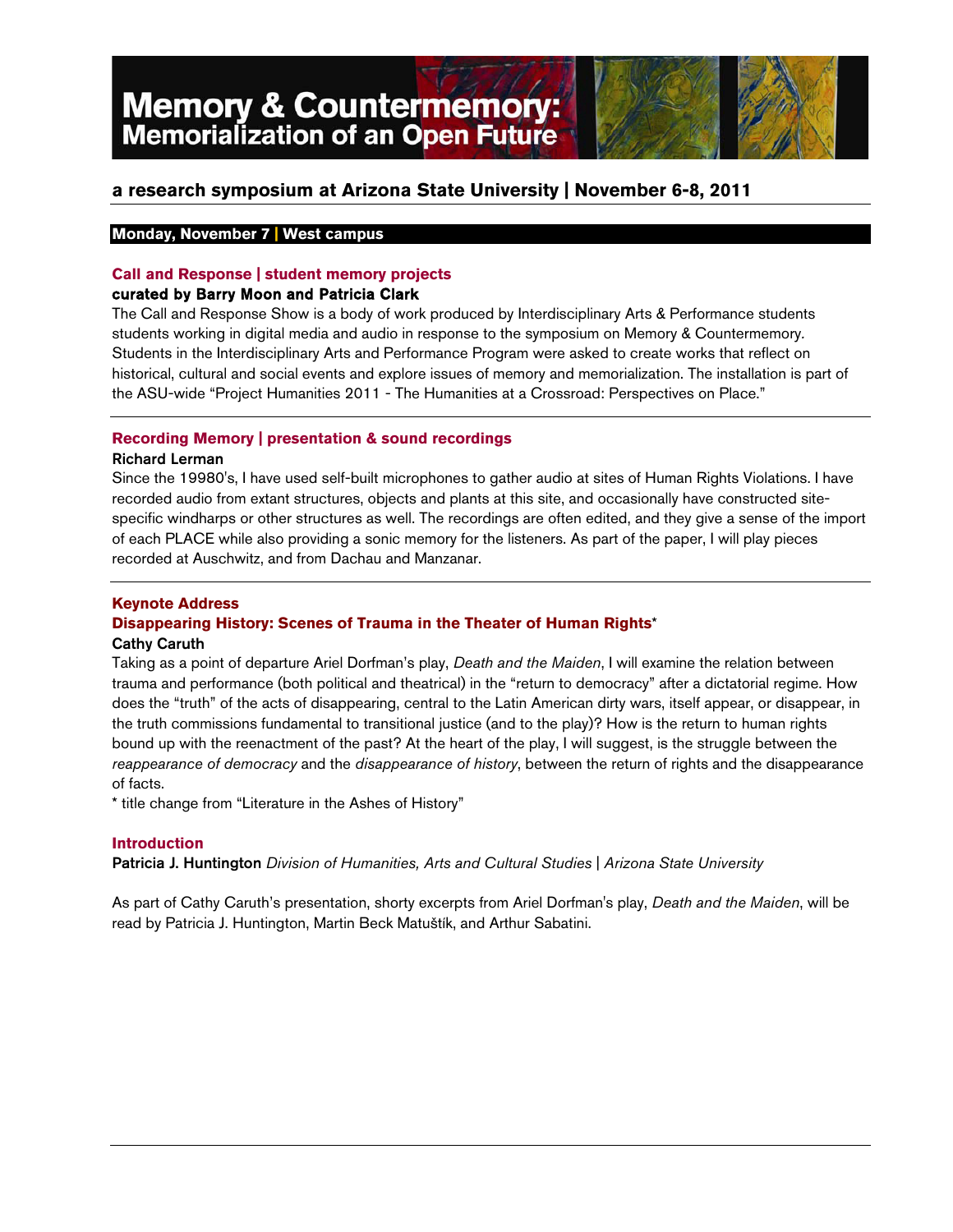

#### **Tuesday, November 8 | Tempe campus**

# **Emergent Subjectivities: Globalism, Ecology and Psychic Life in Marcos Prado's** *Estamira*

#### **Gabriele M. Schwab**

Both Prado and Biehl (if I include him) choose the case of deeply traumatized women to show how the creative reworking and transformation of memory becomes a source of resilience. In Estamira's case such transformation takes place in the development of her own cosmological system and in Catarina's case (in Vita) it takes place through her poetry. In both cases the filmmaker or anthropologist become agents of memorialization through a complex dynamic of trauma and transference.

#### **Non-Existent Memory and Rejection**

#### **Simon J. Ortiz**

Memory is incalculably important to human culture and society—in fact, memory is the conceptual basis of Existence in the present--but to Indigenous American peoples, the importance is denied them. To a very large extent, a certain key memory is not existent for them. It is non-existent to them because it is the memory of the European invasion, occupation, and conquest of the Americas that cannot be openly reconstructed by them so it can be put on display publically for public discourse. This key memory has to do with European invasion and conquest of the Americas, i.e., the lands now known as the continents of North and South America that consist of the lands and the social-cultural-governance systems of the Indigenous peoples who live on the invaded and conquered lands and whose descendents continue to live on them. Vast amounts of Indigenous lands were violently stolen and untold millions of Indigenous peoples were left homeless and the social-cultural-governance systems were dismantled. Literally an untold amount of destruction was wrought. And this memory is not existent because it is denied in many and various ways by domineering Euro-Americans who now are the majority population of North and South America. While a portion of memory of European invasion and conquest is allowed in grand gestures of condescension and even allowed for Indigenous peoples to address to a degree, there has never been adequate redress consisting of true recognition of legal governmental sovereignty that assures Indigenous peoples full recognition they were initially the original and absolute sovereign human stewards of the Americas before the invasion, occupation, and theft and destruction of their lands and way of life. When Euro-Americans have recognized, mostly in condescension, that Indigenous peoples—usually addressed and "recognized" by the misnomer "Indians"—were and are the aboriginal inhabitants of the Americas they have done so in an obligatory way that has had no formal internationally legal effect. Instead, that recognition has been dismally minimal and that style and manner of recognition has been rejected in the greater part by Indigenous American peoples. The effect has resulted in Indigenous Americans literally having no memory of their original, overall sovereignty over the continental lands now known as North and South America. The colonial condescension is rejected and its memory, if any, is also. My paper will be an articulation of this ineffable circumstance.

#### **Why we read and write Memoirs of Trauma and how the process resembles and differs from psychotherapy Helen Epstein**

Non-fiction narratives of trauma – in the form of journalism, family history, documentary and memoir – are now a feature of all the arts and many professions. Thousands of non-professional authors in the 21st century are also writing and, thanks to new technologies, self-publishing their narratives. Speaking from her own experience as well as an archive of letters and e-mails she has assembled from readers over 30 years, Epstein, a veteran journalist, biographer and memoirist, examines the motivations and rewards of writing traumatic narrative and compares the process to the healing effects of psychotherapy.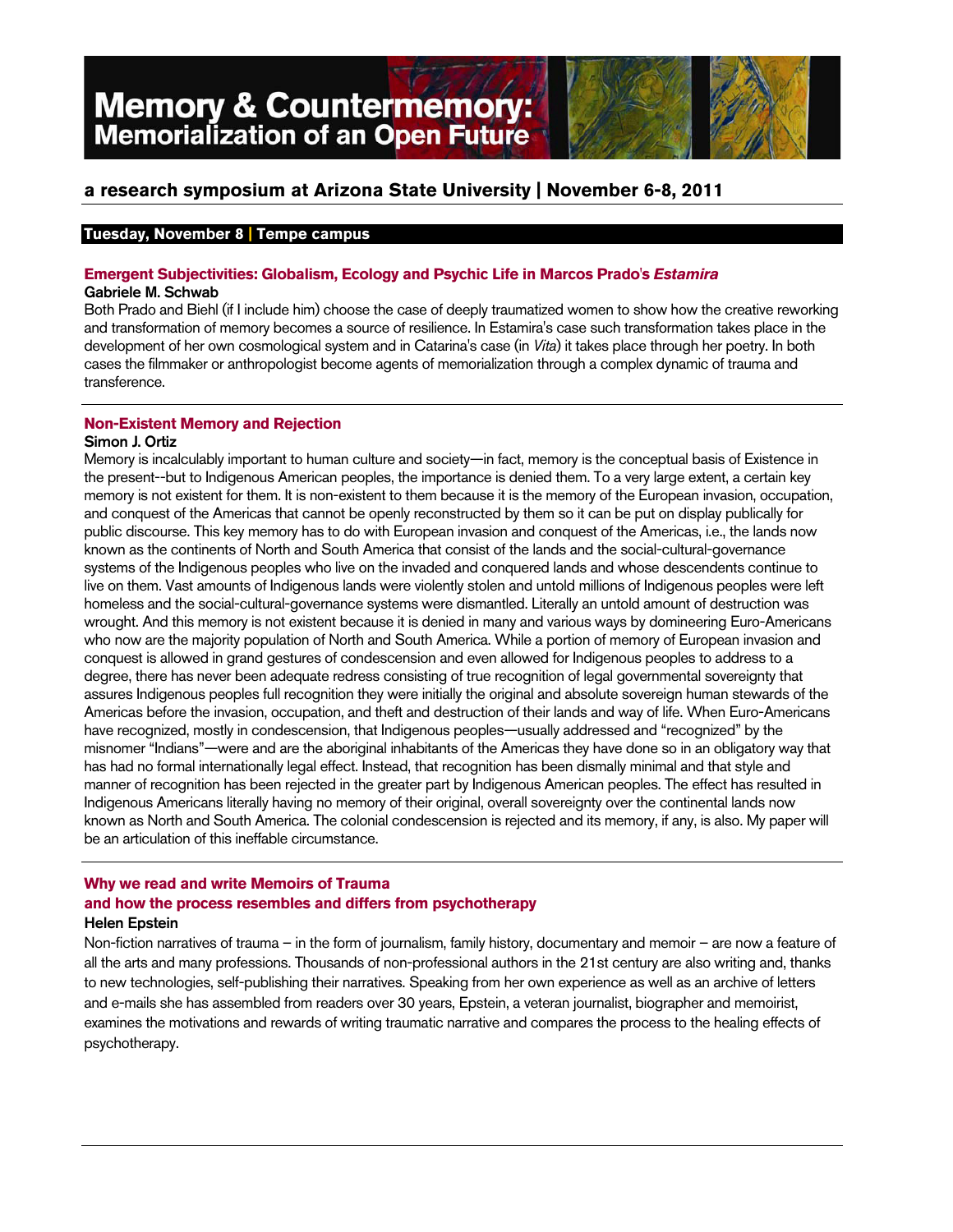

#### **Massive Trauma and the Healing Role of Reparative Justice**

#### **Yael Danieli**

Emphasizing the need for a multi-dimensional, multi-disciplinary, integrative framework for understanding massive trauma and its aftermath, this presentation examines victims/survivors' experiences primarily from the psychological perspective. It briefly describes how victims are affected by mass atrocities, their reactions, concerns and needs. Delineating necessary elements in the recovery processes from the victims' point of view, the presentation will focus in particular on those elements of healing that are related to justice processes and victims' experiences of such processes. Reparative justice insists that every step throughout the justice experience— from the first moment of encounter of the Court with a potential witness through the follow-up of witnesses after their return home to the aftermath of the completion of the case presents an opportunity for redress and healing, a risk of missing or neglecting the opportunity for healing victims and reintegrating them into their communities and societies, or, worse, causing (re)victimization and (re)traumatization. While restitution, rehabilitation or compensation may only come after the process has concluded, there are still opportunities along the way. Although not sufficient in itself, reparative justice is nonetheless an important, if not necessary, dynamic component among the healing processes. Missed opportunities and negative experiences will be examined as a means to better understand the critical junctures of the trial and victims' role within the process that can, if conducted optimally, lead to opportunities for healing.

# **Un/Forgiving Memory & Counter/Redemptive Hope**

#### **Martin Beck Matuštík**

Victims, survivors, and their descendants transmit the power of moral remainders. This intuition echoes in unison Václav Havel's 1978 dissident statement from behind the former Iron Curtain and Herebert Marcuse's appeal to Walter Benjamin's postsecular faith that the dominance of one-dimensional thinking can be resisted: The moral power of the powerless resides in those without hope and power for whose sake hope is given to us. I wish to meditate on memory and hope as transgenerational moral remainders.

In a book chapter on "Redemption in an Antiredemptory Age" (Radical Evil and the Scarcity of Hope, 2008), I examined two contrary types of museums, the Nazi project in 1942-45 to convert Prague Central Jewish Museum into a pan-European showpiece for the extermination of the Jewish race and Daniel Libeskind's counter-monumental museums in Berlin and Copenhagen. The Nazi museum project endeavored to rewrite the past through celebrating the annihilating deed. A memorial dedicated to spiritual genocide would actively block hope across future generations. This intangible dimension of genocide is appropriately described by Saul Friedländer's notion of "redemptive anti-Semitism." This brand of racial hatred can be characterized as "redemptive" in the contrarian and theologically perverse sense evoked by designing a museum dedicated to an anti-resurrection (or inverse redemptive beliefs that would serve the annihilation of the future.

In this presentation, I will consider two sets of counter-factual yet real life difficulties that illustrate, one, the dynamic of a conscience which forgives itself without shame and, two, the fabrication of historical evidence against future forgiveness. The first set of difficulties arises in "The Conscience Of Nhem En" (Okazaki 2008), the story of a photographer who at 16 recorded faces of prisoners who came through Tuol Sleng Prison during the reign of Khmer Rouge. The second set of difficulties steps out of the frame of the documentary montage, "A Film Unfinished" (2010), called by the Nazis "The Ghetto," that the propagandist filmmakers shot and cut in 1942 as their testimony about Jewish life in Warsaw.

The Nazi Ghetto film and the Prague Jewish museum project (1942-45) represent inverted uses of cultural studies and critical theory that are deployed to manipulate memory and the future. The desire to take the holy out of the holy while retaining shells of the holy mark the most overt strategies of spiritual or "redemptive" hatred. The complaint against critical theory that dominates some 1,500 pages of the recent Norwegian manifesto of Anders Breivik should be addressed to these abuses of memory and culture; indeed, that text's collage of moral and pious verbiage is underwritten by the rhetoric of hate. In my conclusion, I will pose for a moment of silence at the postmemorials that blush whenever futures forget moral remainders. Un/forgiving memory and counter/redemptive hope practice mindfulness against human temptations to underwrite heavens and last judgments with a theodicy.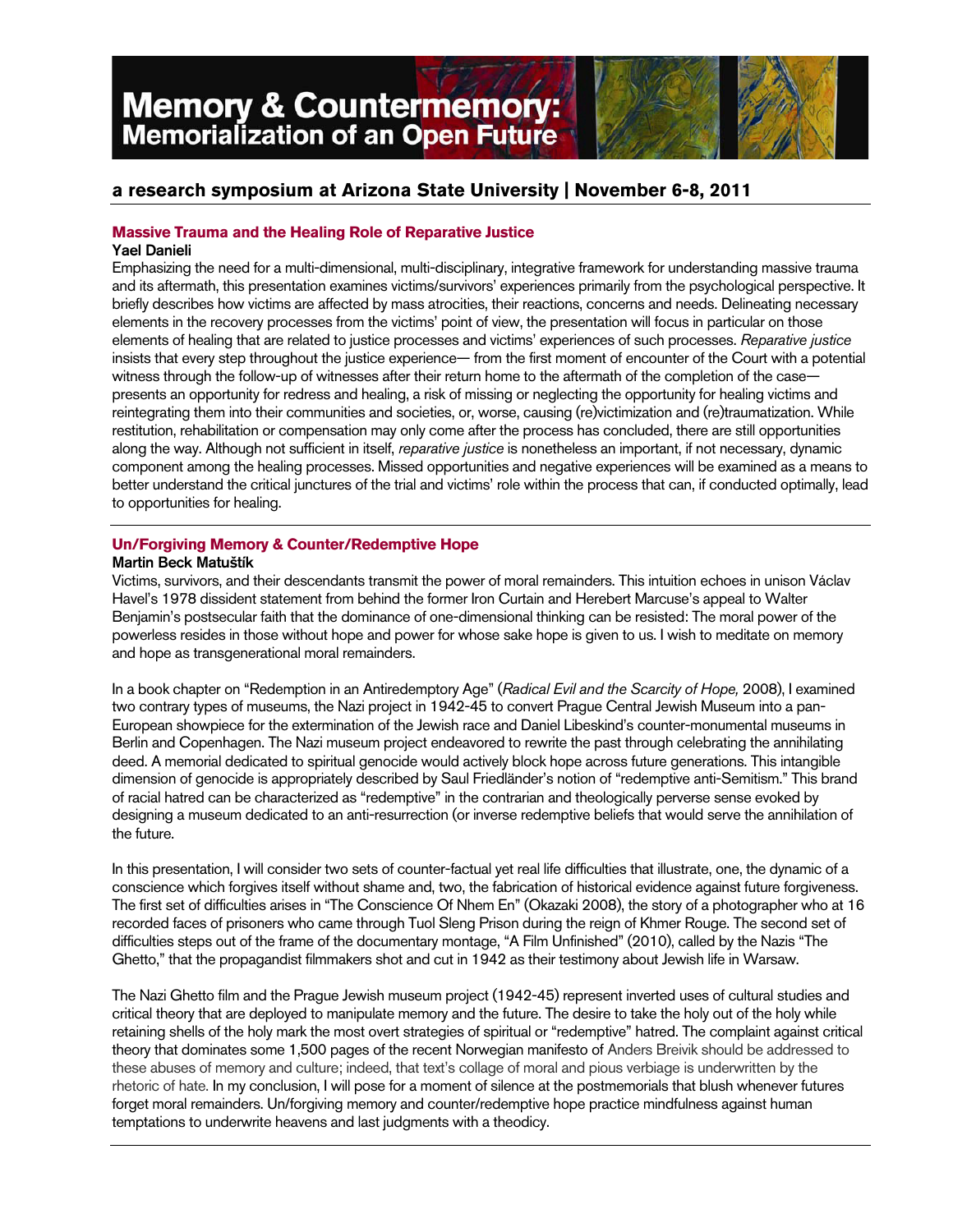

# **Invited Cyber Participants**

**These speakers participate in symposium conversations but were unable to attend in person.** 

# **"Not / As Sheep to Slaughter?" Trauma and Memory: A Pre-WWII History of a Post-Holocaust Dilemma**

#### **Yael S. Feldman (virtual participant)**

The traumatic experience of self/sacrifice or martyrdom is one of the foremost religious concepts to have survived the emergence of modernity, nationalism, and secularism. In my recent study, Glory and Agony: Isaac's Sacrifice and National Narrative, (1) I explored the multifaceted afterlife of Isaac, along with a number of other sacrificial figures, in narratives of national sacrifice throughout the first Zionist century. I my present project in extend this exploration to the narratives of the shoah. I have begun my probe however not with the use of Genesis 22, the aqedah, but rather with the provocative use of the image of Isaiah 53 in these narratives. The reason is obvious: it was this image or rather a variant of it that had a particularly contested afterlife during and after WWII, from which it emerged as a trope for "death with honor:" "Lo ke-tzon latevah yuval," namely, "Not as sheep led to the slaughter" (2).

As is well known, this Janus-faced trope—or its dialectic semantics, covering both resistance and victimhood ["Not / As sheep to slaughter"]—has had a traumatic effect on the second half of the last century [if not beyond]. Given this recent history, it may be shocking to learn that rather than a  $20<sup>th</sup>$ -century product, this expression is in fact the heir of at least a millennium-long tradition that we moderns have lost. The retrieval of this lost cultural history and the questions that it raises about trauma, repression, and memory are the focus of my current work in progress.

- (1) Glory and Agony: Isaac's Sacrifice and National Narrative (Stanford UP, 2010).
- (2) I bracket for now the Jewish-Christian feud over the meaning and historical interpretation of the Isaiah verse; see Driver and Neubauer; Seeley; Derrida; Ekbald; Janovsky.

### **Abdul JanMohamed**

### **Resisting Trauma: Traumatic Resistance**

This paper will explore the modalities of 'retrieving' the past in a series of black feminist neo-slave and Jim Crow narratives. It will argue that in the experience of slavery and Jim Crow racism the subject is not a more or less fully formed or 'coherent' entity that exists prior to the experience of trauma; the subject does not precede the trauma in any way. Rather, the subject is formed around the trauma, forced to suture itself as a subject around a constitutive wound. The subject is the wound. The only form of agency 'allowed' to such a subject is that which s/he can find in forming her/himself as a subject-without-agency. If the subject is the wound, how does the subject 'retrieve' itself? In attempting to undo the effects of trauma the subject is obliged to undo itself. Paradoxically, resistance to the traumatic formation of the subject entails the possibility of suicide. 'Retrieval' implies a total self-destruction; agency can be regained only via destruction of the subject-as-agent. What are the implications of such 'retrieval' for the present and the future, for the structures of 'responsibility' and 'blame'? The paper will explore various aporias implied in such subject (re)formation. Primary literary text referenced in this paper will include some or all of the following: Alice Walker: The Third Life of Grange Copeland; Gayl Jones: Corregidora; Octavia Butler: Kindred; Toni Morrison: Beloved.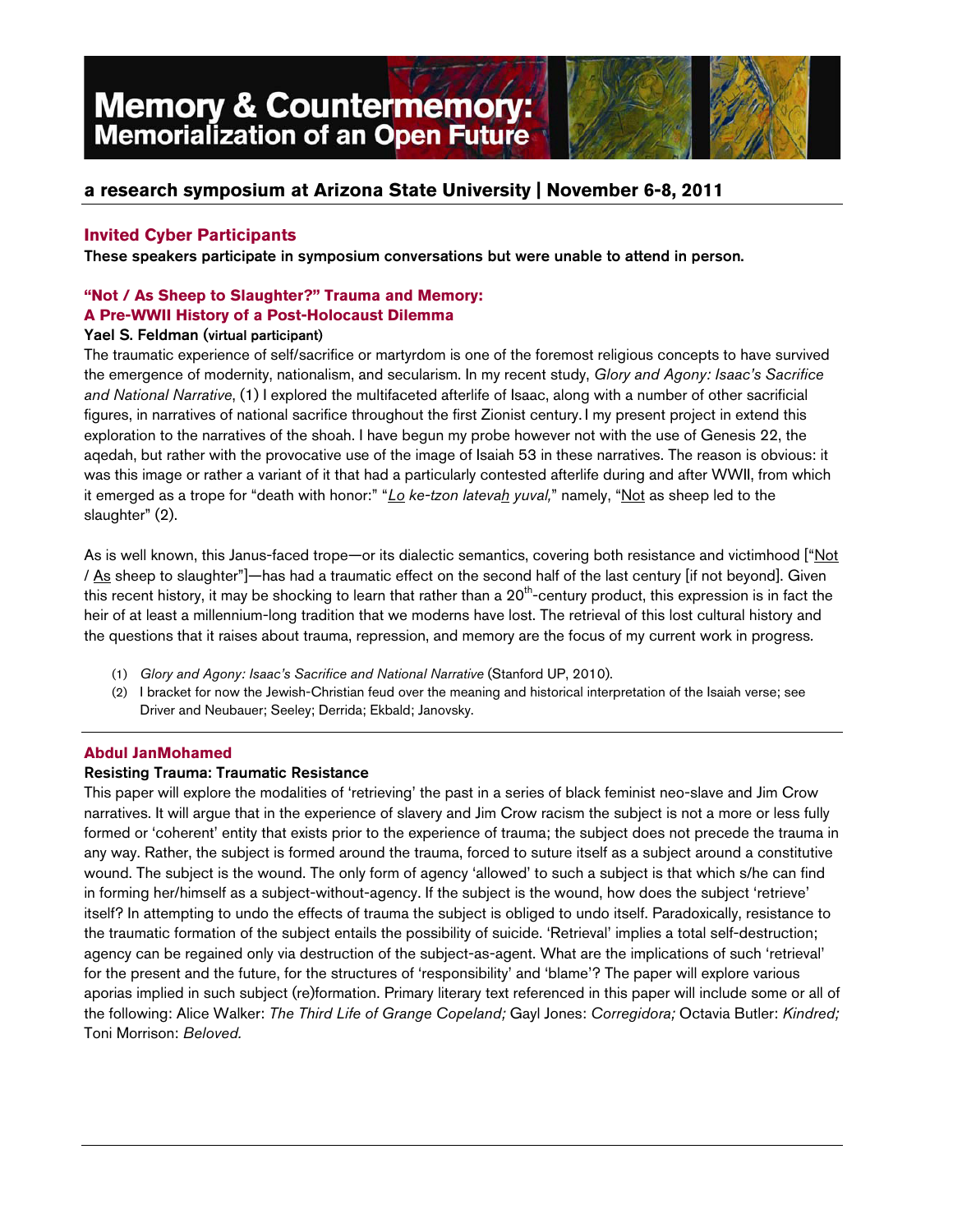**Memory & Countermemory: Memorialization of an Open Future** 

# **a research symposium at Arizona State University | November 6-8, 2011**

### **The Influence of Heidegger on Psychoanalytic Trauma Theory in The Light of Heidegger's Nazism and the Suppression of Phenomenology Marilyn Nissim-Sabat**

This project consists in a study of the recent work of the eminent psychoanalyst and theorist Robert D. Stolorow. Dr. Stolorow and his collaborators have made an immense contribution to psychoanalysis, in both theory and practice. In his two most recent books, Stolorow has described the devastating effects on him of the sudden death of his first wife and his struggle to come to terms with that trauma. He explains that he has found powerful resources to cope with this traumatic loss in the philosophical stance of Martin Heidegger. As his earlier books attest, Dr. Stolorow and his close associates and co-authors have been intensely interested in the interface of philosophy and psychoanalysis, including the work of Heidegger, from the beginning of their careers to the present, and, Dr. Stolorow has recently completed a doctorate in philosophy from Vanderbilt University. In the interests of full disclosure, I will state at the outset that I have published several commentaries and reviews of Stolorow's work and have had an intellectually contentious relationship with him, both in print and in person. Additionally, in his most recent book, Stolorow presents an extensive discussion of his own, psychoanalytic, critique of Heidegger's Nazism.

The goal of this project is to open up new lines of inquiry into the nature of trauma and into the philosophical resources that may be important, even necessary, for advancing our understanding. In the process of formulating these questions, there will also emerge a sense of what sorts of philosophical perspectives will hold back advancement of our understanding of trauma. As suggested above, I will contend that the influence of Heidegger's thought on psychoanalytic trauma theory is regressive, that it retards progress in theory and practice, and I will show this through an analysis of the work of Stolorow and his colleagues. In this process, questions like the following will emerge: what does it mean to be a 'victim' or a 'survivor' of trauma, including such traumas as oppression? In what way does the ever present facticity of death figure in the experience of trauma and recovery? In this regard, the conception of the human experience of death in Stolorow and Heidegger will com to the fore in comparison with the role of death in the Nazi ideology.

Finally, this study will take up the issue of the suppression of an alternative philosophical framework for trauma theory: that of Husserlian phenomenology. I will suggest, and provide evidence for, the suppression of Husserl's work in studies of Heidegger's Nazism (as Heidegger removed his dedication of Being and Time to Husserl during the Nazi era), and in Stolorow's work on trauma. The reasons for this suppression will be discussed, as well as the reasons why a Husserlian framework will advance trauma theory.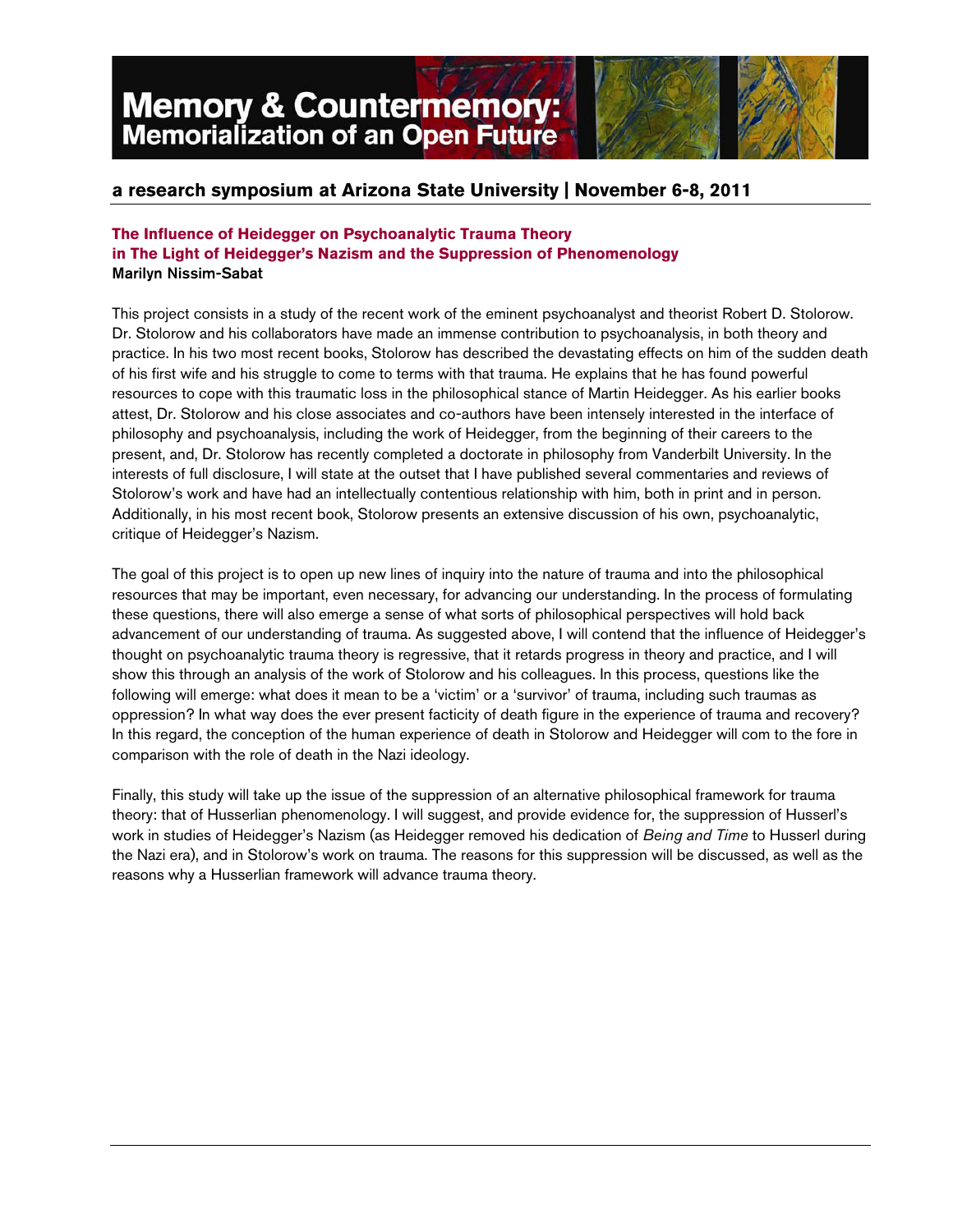

#### **Tuesday, November 8 | West campus**

#### *Jubanos*

This 43 minute-long film by the Brazilian-born Milos Silber, of New York documents Cuban Jews before and during Communist period in Cuba. Cuba is known for its revolutionary leaders, communism, cigars, and 50's cars. However, religion does not define this small island. When the Cuban Revolution hit in 1961, religion was banned, leaving the Cuban Jewish Community struggling to sustain itself for nearly three decades. This documentary tells the humbling story of the 1500 Jews who remained in the country despite the difficulties. With exclusive interviews from members of the scattered Jewish community, this documentary explores how the new generation re-learned what so many had previously forgotten. The journey to rediscovering and reviving Jewish life raises questions about faith, sustenance, strength, and the future, which the Cuban Jews continue to face up until today.

**Public Performance Rights were purchased by the symposium with support from Roni Zee, director of The Greater Phoenix Jewish Film Festival.** 

#### *Parted Waters*

This play by Robert Benjamin, commissioned by the Arizona Jewish Theatre Company, is about three generations of Hispanics struggling with their Crypto-Jewish ancestry. Benjamin wrote in the New Mexico Jewish Historical Society: "At one level the play is about passing the legacy from grandfather to grandson over the objection of the middle generation. At another level, the play explores differences in how people relate to their religious experiences."

Additional information about the play and four films presented at the symposium can be found online at: http://ccics.asu.edu/content/abstracts-symposium-cultural-public-events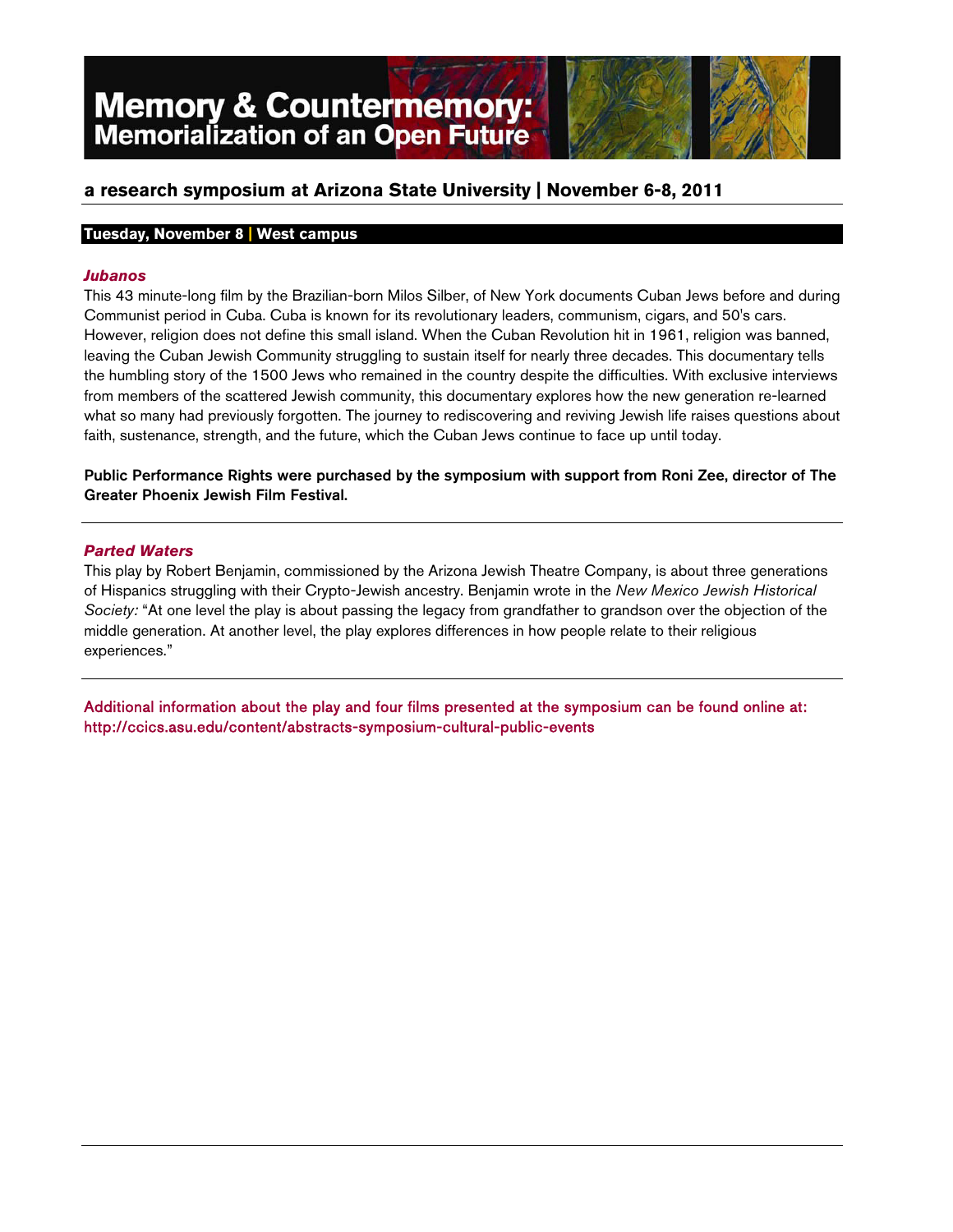

# **Conference Presenters**

### **Sunday, November 6 | Tempe campus**

**Lawrence L. Langer** is Professor of English Emeritus at Simmons College in Boston, and the foremost scholar of the Holocaust in the field of literature and testimony. Langer's The Holocaust and the Literary Imagination, his first work on the Holocaust, was followed by The Age of Atrocity: Death in Modern Literature; Versions of Survival: The Holocaust and the Human Spirit; Holocaust Testimonies: The Ruins of Memory; Admitting the Holocaust: Collected Essays; and Preempting the Holocaust. He is also editor of Art from the Ashes: A Holocaust Anthology. Langer's contributions to the field are many. In Versions of Survival, he coined the term "choiceless choices" to describe the unprecedented situations of conflict that Jews found themselves in during the Holocaust. Holocaust Testimonies, based on his study of survivors' oral histories in the Fortunoff Video Archives, won a National Book Critics Circle Award and was named one of the "Ten Best Books of 1991" by The New York Times Book Review. It was one of the first scholarly works to examine survivors' testimonies as a basis for understanding the Holocaust.

A hallmark of Langer's analyses is the rejection of reading a redemptive message into study of the Holocaust, an understanding that he pursues with rigor against all attempts to soften our understanding. Initially, especially in his widely respected work The Holocaust and the Literary Imagination, Langer's preoccupation was with literature, but gradually and perceptively his focus shifted. He became consumed by the task of understanding the Holocaust. Literature became his tool; in the hands of a master, the tool soon became a club for undermining some of the simple conventions of Western society. More and more, Langer's work concentrated on memoirs and memory, telling of the assault against the individual that was at the core of the Shoah. More than any other student of literature, Langer insisted that the Holocaust was about atrocity. No simple meanings could be found, no reassuring sense of triumphant values, no invocation of Viktor Frankl's "will to meaning" or Terrence Des Pres "life spirit." For Langer, there was no escape from darkness, no way to sidestep the radical challenge posed by the Holocaust. His understanding of Holocaust testimonies was another exploration of the narrative of survival. Unlike literary memoirs or diaries, the testimonies are the products of ordinary people, often without great literary or intellectual sophistication, who have lived through extraordinary events. Video testimonies are spontaneous and unrehearsed, they do not have the worked-through quality of literary creations. Often, the witnesses surprise themselves by what is recalled. Langer may have heard more of these oral histories than anyone alive, and he brings to this study decades of sensitivity toward the event and the literature. Yet, throughout the work he retains a keen ability to hear and resists the temptation to organize and categorize the material. Instead, the reader is treated to an extended essay on memory, deep memory, anguished memory, humiliated memory, tainted memory, unheroic memory (as the titles of his chapters go). What emerges is a refined understanding of the Holocaust as experienced by those who lived it, an uncovering of all levels of memory that falsify the event, that protect the individual from the full impact of this most painful experience. Like a great psychoanalyst, Langer strips away layer after layer of falsehood until the reader is forced to face the core experience – directly, faithfully, faithlessly. Having opted for early retirement, he left Simmons in 1992 after more than three decades of teaching and retired to write. He has written works on the art of Samuel Bak that combine a keen analysis of his art with an even more profound understanding of the subject matter of the art, whether it be Genesis or the shattered world in which post-Holocaust humanity dwells.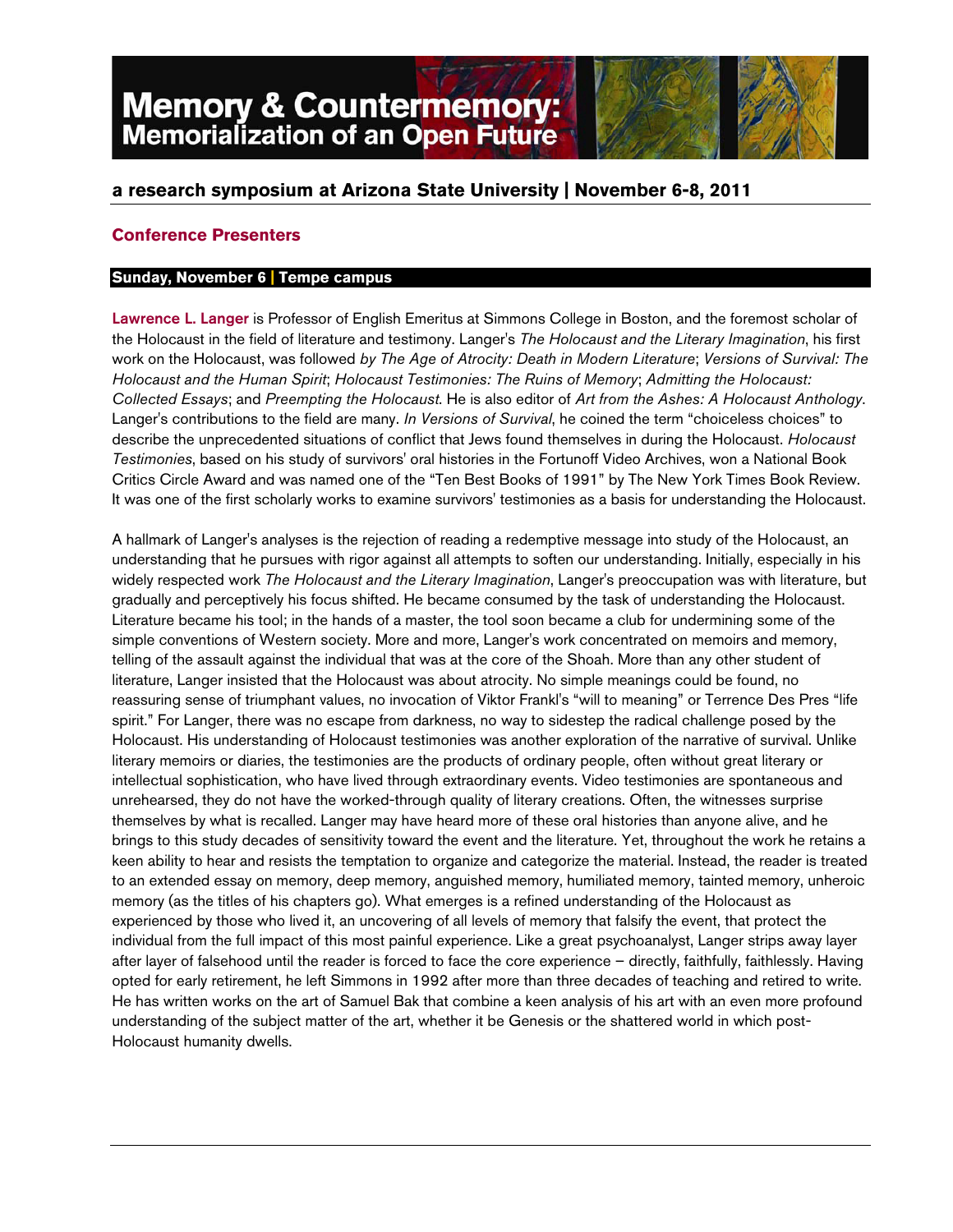

**Sandor Goodhart** is Director, Interdisciplinary Program in Classics; former Director of Jewish Studies and a member of the faculty in the Philosophy and Literature doctoral program at Purdue University. He is the author of Sacrificing Commentary: Reading The End of Literature and Reading Stephen Sondheim. He is at work on two books: Moebian Nights: Literary Reading After Auschwitz and The Tears of Esau: Reading, Revelation, and The Prophetic. He has published articles in Diacritics; Philosophy and Literature; The Stanford Review; Modern Judaism and Contagion: Journal of Violence, Mimesis and Culture among others. He is a member of the editorial boards of Modern Fiction Studies, Contagion: Journal of Mimesis, Religion and Culture and Shofar: An Interdisciplinary Journal of Jewish Studies. He offers graduate courses in "Biblical Reading: The Religious, the Ethical, and the Literary'; "Structuralism and Poststructuralism"; "Shakespeare" and "Greek Tragedy and Philosophy."

**Marianne Hirsch** is Professor of English and Comparative Literature at Columbia University where she also has an appointment in the Institute for Research on Women and Gender. She has been a Guggenheim, American Council of Learned Societies; National Humanities Center; Rockefeller Foundation and Mary Ingraham Bunting, Fellow. She served on the Modern Language Association (MLA) Executive Council; the American Comparative Literature Association (ACLA) Advisory Board; the Board of Supervisors of The English Institute; and the Executive Board of the Society for the Study of Narrative Literature. She was the editor of PMLA from 2003 to 2006 and is on the advisory boards of two new journals, Memory Studies and Contemporary Women's Writing. Her recent publications include Family Frames: Photography, Narrative, and Postmemory; The Familial Gaze; a special issue of Signs on "Gender and Cultural Memory" and Teaching the Representation of the Holocaust. Over the last few years, she has also published numerous articles on cultural memory, visuality and gender, particularly on the representation of the World War II and the Holocaust in literature, testimony and photography. Her most recent book, co-authored with Leo Spitzer, is Ghosts of Home: The Afterlife of Czernowitz in Jewish Memory on the Romanian Holocaust, an area of the world that is just beginning to memorialize its lost Jewish past.

**Leo Spitzer** is the Vernon Professor of History Emeritus at Dartmouth College and Visiting Professor of History, Columbia University. Born in La Paz, Bolivia to refugee parents who fled Nazi persecution in Austria, he now lives in the U.S., splitting his home residency between Norwich, Vermont and New York City. Trained in comparative history, he received his Bachelor of Arts degree from Brandeis University and his masters and doctorate from the University of Wisconsin, Madison. His interests range widely—from questions concerning emancipation and reactions to exclusion and domination in Latin America, Africa, and Central Europe, to issues of historical memory, refugeehood, and representations of trauma in photography, film and video. He is the author of Hotel Bolivia: The Culture of Memory in a Refuge from Nazism; Lives in Between: Assimilation and Marginality in Austria, Brazil and West Africa; The Creoles of Sierra Leone: Responses to Colonialism; and is co-editor with Mieke Bal and Jonathan Crewe of Acts of Memory: Cultural Recall in the Present. A former Chair of the History Department and the founding Chair of the Jewish Studies Program at Dartmouth, he was the Lucius Littauer Fellow at the National Humanities Center (1992-93) and has been the recipient of John Simon Guggenheim, Ford, Social Science Research Council, American Council of Learned Societies, Whiting, National Endowment for the Humanities, Rockefeller/Bellagio and Bogliasco Foundation awards and fellowships. In 1996-98, he was a National Humanities Center Distinguished Lecturer. In collaboration with Marianne Hirsch his most recent book is Ghosts of Home: The Afterlife of Czernowitz in Jewish Memory. He has taught on "A History of the Jewish Immigrant Life in the United States, Latin America and Africa," "Representing the Holocaust: History, Memory and Survival," "Emancipation and Exclusion: the Jewish and Black Experiences in Europe and the Americas."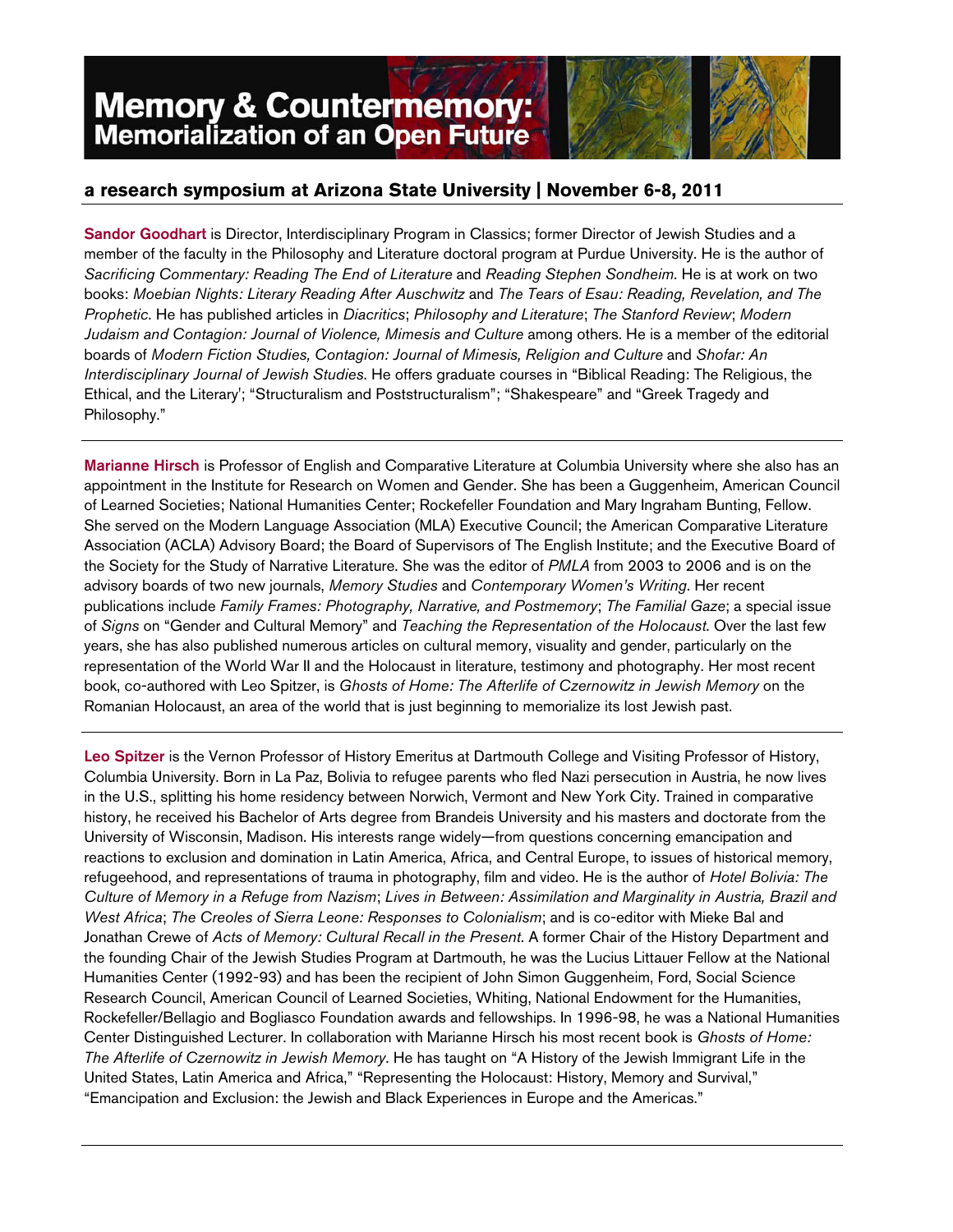

### **Monday, November 7 | Tempe campus**

**Berel Lang** is a professor of Humanities at Trinity College and visiting Professor of Philosophy and Letters at Wesleyan University. Author of Philosophical Witnessing: The Holocaust as Presence; Holocaust Representation: Art Within the Limits of History and Ethics; Post-Holocaust: Interpretation, Misinterpretation, and the Claims of History; Heidegger's Silence; Act and Idea in the Nazi Genocide and many other works bridging philosophy, aesthetics, ethics and history. Much honored for outstanding scholarship and teaching, he held fellowships from The National Endowment for the Humanities (NEH); American Council of Learned Societies (ACLS); American Philosophical Association and the U.S. Holocaust Memorial Museum and is a member of the American Academy for Jewish Research. He has taught at Wesleyan University; Trinity College; SUNY at Albany; University of Colorado and the Hebrew University in Jerusalem. Professor Lang delivered the annual 2010 Philip Hallie lecture, "Primo Levi, Writer (and Memoirist)" at Wesleyan University.

**Lewis R. Gordon** is Laura H. Carnell Professor of Philosophy with affiliation in Religion and Judaic Studies at Temple University; Director of the Institute for the Study of Race and Social Thought; Director of the Center for Afro-Jewish Studies; and President of the Caribbean Philosophical Association. Professor Gordon has written many works in race theory, Africana philosophy, postcolonial phenomenology, philosophy of existence, social and political philosophy, film and literature, philosophy of education, philosophy of human sciences and a variety of topics in the public interest. Before joining Temple University, he taught at Brown University for eight years, during which the program in Afro-American Studies became the Department of Africana Studies under his leadership as chairperson. He also taught at Purdue University and Yale University, and he is Ongoing Visiting Professor of Government and Philosophy at the University of the West Indies at Mona, Jamaica. Dr. Gordon is author of: Bad Faith and Antiblack Racism; Fanon and the Crisis of European Man: An Essay on Philosophy and the Human Sciences; Fanon: A Critical Reader (editor, introduction and translations); Existence in Black: An Anthology of Black Existential Philosophy (editor, with introduction); Her Majesty's Other Children: Sketches of Racism from a Neocolonial Age (foreword by Renée T. White. Lanham, M.D., winner of the Gustavus Myers Outstanding Book Award for the Study of Human Rights in North America); Existentia Africana: Understanding Africana Existential Thought; Not Only the Master's Tools: African-American Studies in Theory and Practice (editor and introduction with Jane Anna Gordon); A Companion to African-American Studies (editor and introduction with Jane Anna Gordon); Disciplinary Decadence: Living Thought in Trying Times; An Introduction to Africana Philosophy and Of Divine Warning: Reading Disaster in the Modern Age (with Jane Anna Gordon).

**Sarah Pessin** is Associate Professor of Philosophy, the Emil and Eva Hecht Chair in Judaic Studies, and the Director of the Center for Judaic Studies at the University of Denver. Sarah works on topics in Jewish and Islamic philosophy, Neoplatonisms, medieval philosophies, comparative philosophies of religion, modern Jewish philosophy, and post-Holocaust theology. She is very active in interfaith and cross-cultural bridge-building, and is interested in the nature of the sacred and its relation to inter-human engagement and response. Sarah has published and presented widely, and has recently published the Stanford Encyclopedia of Philosophy entry on Solomon Ibn Gabirol; she is currently working on a manuscript on that medieval Neoplatonist's "Theology of Desire," and has forthcoming essays on Muslim philosophical conceptions of matter; Jewish, Muslim and Christian Platonisms; Hans Jonas's "Theology of Risk," and an essay exploring the Levinasian elements of DU's new Holocaust Memorial Social Action Site (forthcoming in the Memory issue of the University of Toronto's Journal of Jewish Studies).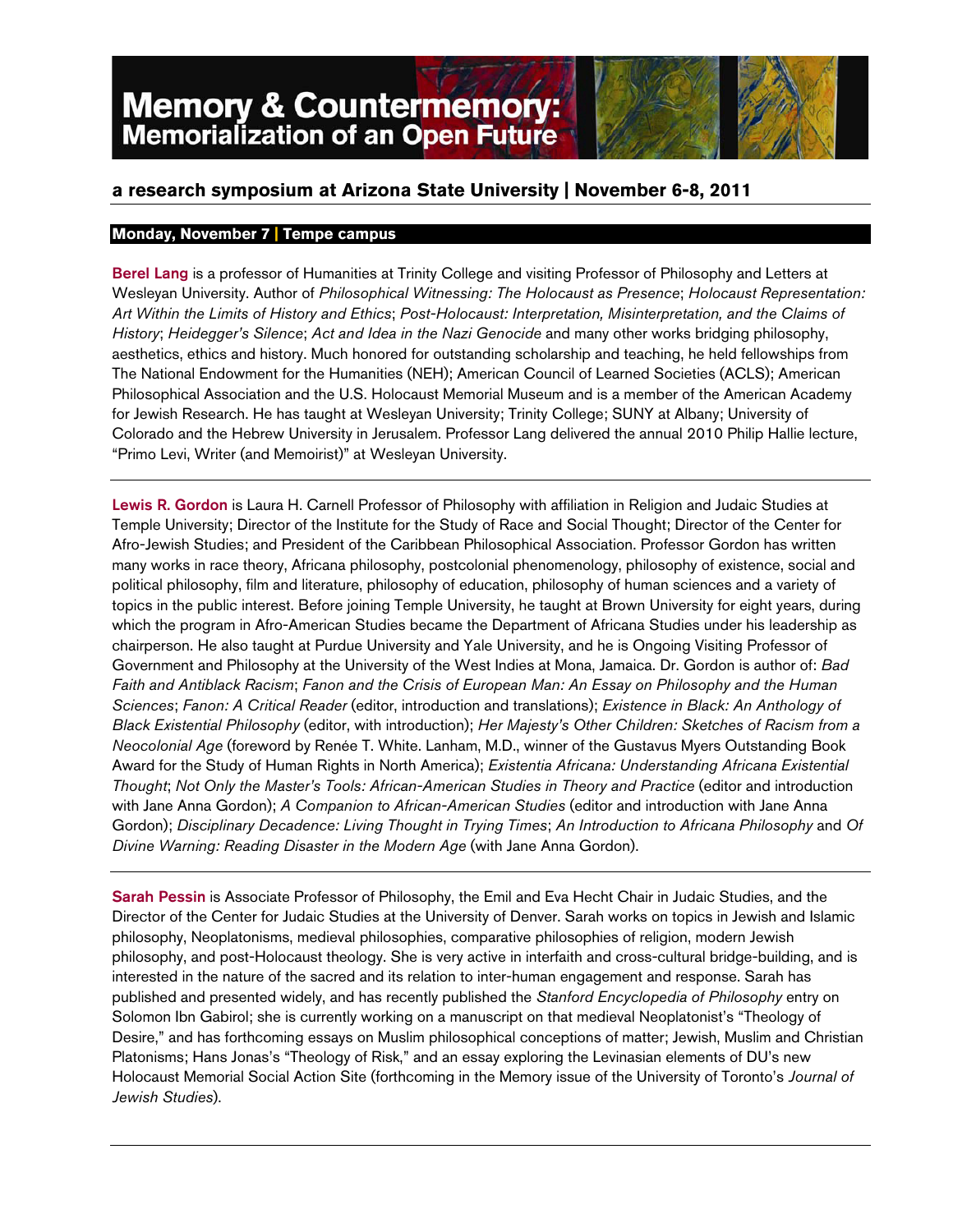

**Rainer U. W. Schulze**, is Professor of Modern European History and Director of the Human Rights Centre, University of Essex, UK, has worked extensively on memory and memorialization, both with regard to flight and expulsion of German populations after the Second World War, and with regard to the Holocaust (and in particular Bergen-Belsen concentration camp). He is the founding editor of the journal The Holocaust in History and Memory; in connection with his presentation, see Vol. 3 (2010): The Porrajmos: The "Gypsy Holocaust" and the Continuing Discrimination of Roma and Sinti after 1945, GENERAL EDITOR: Rainer Schulze with contributions from Ian Hancock (Austin, Texas), Donald Kenrick (London), Stephen Smith (Los Angeles), Janna Eliot (London), Gloria Buckley (Suffolk), Yvonne Robel/Kathrin Herold (Bremen) and others. For more information, please see http://www.essex.ac.uk/history/staff/profile.aspx?ID=1790; for the journal, please see http://www.essex.ac.uk/history/holocaust\_memorial\_week.

**Alexander (Sasha) Etkind** is MAW Project Leader and Principal Investigator and Reader in Russian Literature and Cultural History in the Department of Slavonic Studies at the University of Cambridge. He holds a doctorate in Psychology from Bekhterev Institute, Leningrad and in Slavonic Literatures from the University of Helsinki. Before going to Cambridge, he taught at the European University at St. Petersburg and, as a visiting professor, at New York University and Georgetown University. He was also a resident fellow at Harvard, Princeton and Wissenschaftskolleg in Berlin. His current research interests include internal colonization in the Russian Empire, narratology from Pushkin to Nabokov and comparative studies of cultural memory. He is author of "Post-Soviet Hauntology: Cultural Memory of the Soviet Terror" in Constellations. An International Journal of Critical and Democratic Theory (16/1 (2009): 182-200); Bare Monuments to Bare Life: The Soon-to-Be-Dead in Arts and Memory in "Gulag Studies" (Volume1, 2008: 27-33); "Soviet Subjectivity: Torture for the Sake of Salvation?" in Kritika: Explorations in Russian and Eurasian History (6, 1 winter 2005: 171-186); Eros of the Impossible: The History of Psychoanalysis in Russia (translated by Noah and Maria Rubens), published in Russian and translated into French, German, Swedish, Hungarian, Serbian and Bulgarian. Dr. Etkind's current group project is Memory at War, an international collaborative project investigating the cultural dynamics of the "memory wars" currently raging in Poland, Russia and Ukraine. Employing a collaborative methodology grounded in the analytical and critical practices of the humanities, the project seeks to explore how public memory of 20th century traumas mediates the variety of ways in which East European nations develop in post-socialist space. The University of Cambridge is leading this project, which will be accomplished in association with the Universities of Bergen, Helsinki, Tartu and Groningen. The project was launched in 2010 and will run for three years.

**Karl Figlio** is a professor in the Centre for Psychoanalytic Studies at the University of Essex, United Kingdom. He is also a practicing psychoanalytic psychotherapist in the Kleinian and Object Relations tradition; Full Member of the Lincoln Clinic and Centre for Psychotherapy; Senior Member of the London Centre for Psychotherapy and Associate of the British Psychoanalytical society. With a previous background in biological sciences and the history and philosophy of science and medicine, he aims to bridge the gap between clinical psychoanalytic and social and epistemological enquiry, with an emphasis on masculinity. Publications in these areas include Psychoanalysis, Science and Masculinity; "Getting to the Beginning: Historical Memory and Concrete Thinking in Regimes of Memory" (Routledge Studies in Memory and Narrative, vol. 12); "Phallic and Seminal Masculinity: a Theoretical and Clinical Confusion" in the International Journal of Psychoanalysis (Volume 91, Issue 1, pages 119–139) and "The Financial Crisis: a Psychoanalytic View of Illusion, Greed and Reparation in Masculine Phantasy" (forthcoming in New Formations). He is currently working on collective memory and nationalism, against the background of Freud's concept of the 'narcissism of minor differences' and will address issues related to this work in his lectures.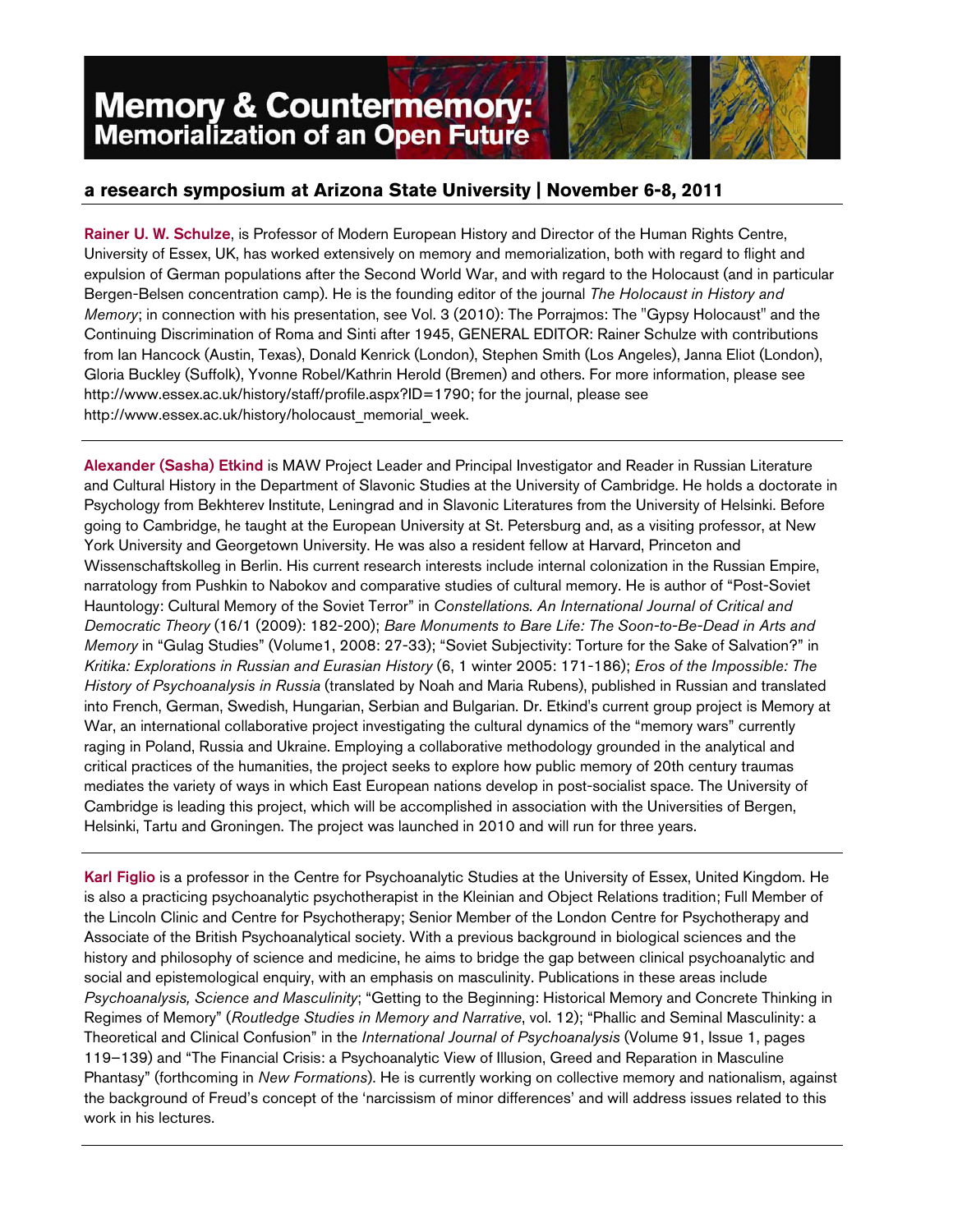

### **Monday, November 7 | West campus**

**Cathy Caruth** is Frank H. T. Rhodes Professor of Humane Letters, English and Comparative Literature Cornell University, formerly Samuel Candler Dobbs Professor of Comparative Literature and English and program chair at Emory University and Cornell's M.H. Abrams Distinguished Visiting Professor in 2010. She is a specialist in English and German romanticism, literary theory, psychoanalytic writing and trauma theory. Her publications include: Unclaimed Experience: Trauma, Narrative and History; Trauma: Explorations in Memory (editor, with introductions); Critical Encounters: Reference and Responsibility in Deconstructive Writing (co-editor); Psychoanalysis, Culture and Trauma (special editor); two issues of American Imago: A Journal for Psychoanalysis, Culture and the Arts; and Empirical Truths and Critical Fictions: Locke, Wordsworth, Kant, Freud. She presented the lecture "After the End: Psychoanalysis in the Ashes of History" at Cornell University (May 6, 2010) and was the 2010 inaugural speaker in the Clemson Lectures in Theory and Criticism (September 30, 2010). Dr. Caruth also taught a special Clemson seminar on her work on the philosopher Hannah Arendt (October 1, 2010). The Clemson Lectures in Theory and Criticism have been made possible by support from the Humanities Advancement Board, the Department of English, RCID, The Pearce Center for Professional Communication, the Department of Languages and the Department of Philosophy and Religion. See also "Cathy Caruth lectures on psychoanalysis, history," Chronicle Online (May 2010). Her recently completed book is titled Literature in the Ashes of History, and she has just finished a collection of interviews titled Pathbreaking Memories: Conversations with Leaders in Trauma Studies.

### **Monday, November 7 | West campus art installations**

**Patricia Clark**, "Call & Response" curator, is an associate professor in the Division of Humanities, Arts and Cultural Sciences at ASU's West campus. After eleven years as a media artist and academic professional for the ASU Institute for Studies in the Arts, an arts and technology research institute, and the Arts, Media, and Engineering graduate program, Clark joined the faculty of the New College teaching primarily in the Interdisciplinary Arts and Performance program at ASU where she has been able to focus on her solo work, continue her collaborative projects, and teach students late 20th and 21st century art forms, research, and practice. Her most recent solo works are focused on the island nation of Cuba and within the United States. These works, and others that are in pre-production and production, will form a larger body of work titled Cuba and US: A través de mi ventana, a collection of video art, experimental documentary, interactive installation, and archival printed works.

**Barry Moon**, "Call & Response" curator, earned his doctorate in music composition from SUNY Buffalo in 1999 where he was a teaching assistant before joining the faculty at Brown University as adjunct/visiting professor. He later moved to England, as senior lecturer at Bath Spa University. He came to ASU in 2006. Dr. Moon teaches upperdivision undergraduate courses at the West campus in sound performance, multi-track digital recording, and digital graphic technologies. His graduate courses explore digital graphic technologies and applications and real-time video/audio processing. Dr. Moon has held a long-time interest in sound recording and production, as well as music composition and performance, nurtured during his studies at La Trobe University in Melbourne. His current research interests include video production, real-time audio and video processing utilizing Max/MSP/Jitter, and interface design for performance and installation environments. A sound/video artist, composer and performer, Dr. Moon's installations are featured regularly at ASU, across the country and around the world. He says of his work, "My output is too broad to be easily defined, but it has a leaning towards creating greater interaction between performers and the computer." Five of his projects have been featured at the prestigious International Computer Music Conference. In 2008 his composition, "Pop," was featured at the 17th annual Florida Electroacoustic Music Festival, a premier event in that field of music. In addition to his contributions to Music Tech Magazine, Dr. Moon has served as reviewer for Routledge, publisher of academic books and media resources. He also served on the review board of the British Organised Sound Journal, an international publication that focuses on the rapidly developing methods and issues arising from the use of technology in music today.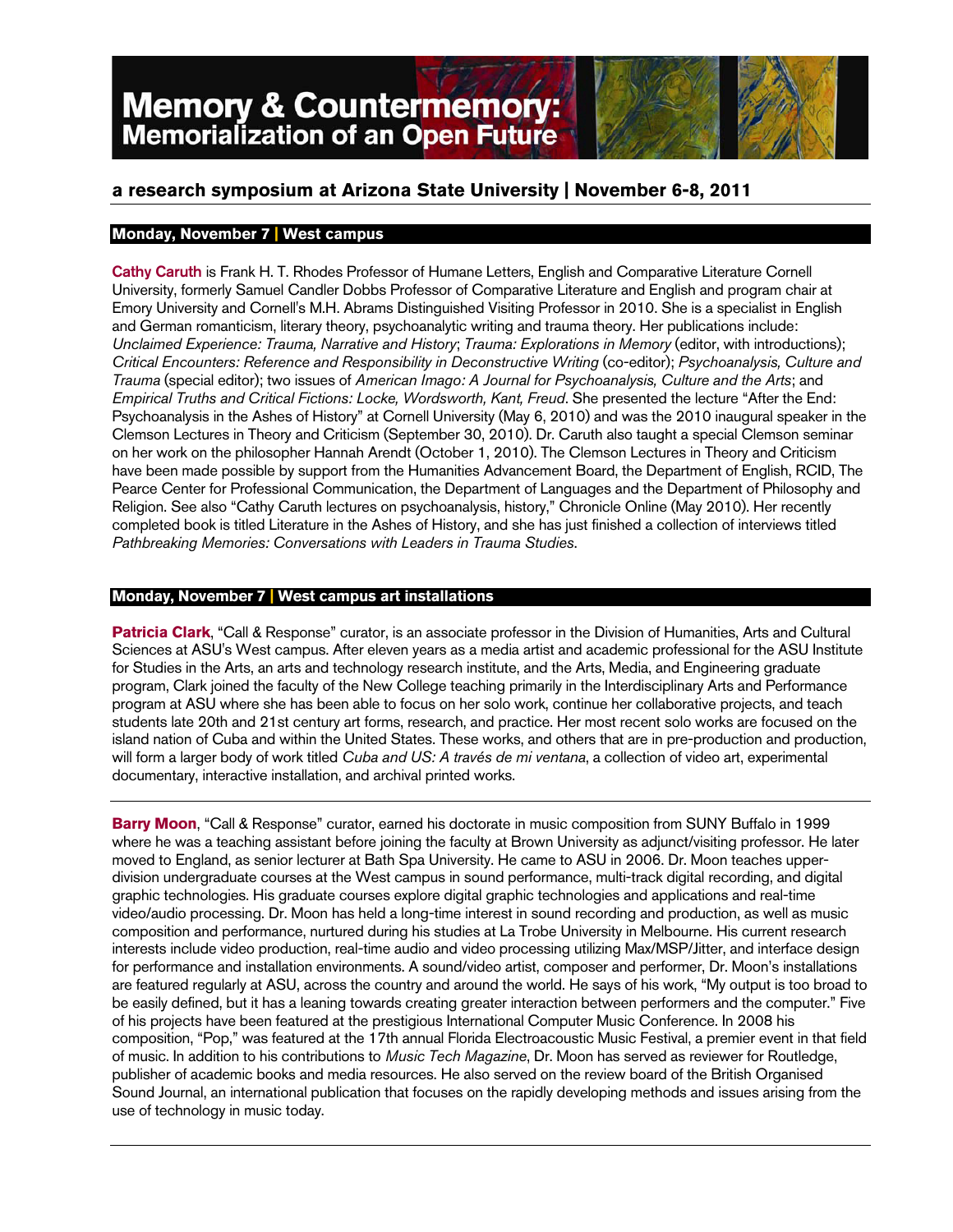

**Nova Hall** is a Joan Frazer Memorial Award in the Arts recipient. Original Art from the Symposium Program: Monday, November 7 | 4:30-9:30 p.m. | University Center Building, La Sala & Tuesday, November 8 | 4:30-9:30 p.m. | The Kiva, West campus. "Unwavering Faith, Unwavering Life" (2010) 8'x10' symposium program and poster, a three-canvas work of art by ASU - West campus, IAP student Nova Hall—2010 recipient of the Joan Frazer Memorial Award for the Arts (Hillel at ASU)—delves into the mystical and traditional aspects of Judaism and the personal pilgrimage of the artist. "Tree of Change," 20" x 16". Acrylic Mixed-Media on Canvas – 2011 – CJS Newsletter 2011 – cover. "Tree of Change" represents a deepening focus on personal growth within Jewish and Kabbalistic study. Inspired by Nova Hall's passion for leadership and the positive commandments that direct us in being good Jews, this piece focuses on the change at the center of the Tree of Life, compassion and change through love of humanity. The painting is literally built upon the artist's own recent instrument of artistic change, his pilgrimage to Burning Man in 2010. Nova's personal journey has taken him on an unconventional path, including: uncovering the roots of his father's family in a locked World War I steamer trunk; experiencing Israel through the Birthright Program; researching Jewish history, mysticism and Holocaust theology; mentorship under Leandro Soto (locally and internationally known Cuban artist); the 2003 publication of his book, Spirit and Creator: The Mysterious Man Behind Lindbergh's Flight to Paris—the story of Nova's grandfather Donald Hall, who designed and led the building of the 'Spirit of St. Louis' in 1927; and the birth of his daughter Ara. Understanding the artist's heritage, this piece transcends the horrors of history by celebrating life in its many chronicles. Individually, the canvases are narratives of dream and faith, infusing history and vision through a variety of media including painting, drawing, geometrics and language. Together, the canvases celebrate the hope of four thousand years of Jewish life, revival and survival through a unifying theme: Family. Through the feminine (red), the masculine (yellow) and childhood (green), the artwork stands brightly for the triumph of life against impossible odds.

**Richard Lerman** is a professor of art in the Division of Humanities, Arts and Cultural Sciences at ASU's West campus. Professor Lerman earned his Master of Fine Arts in film/theater arts at Brandeis University in Waltham, Massachussetts in 1970. Before coming to ASU's West campus in 1994, he held academic positions at the Boston Museum of Fine Arts School, M.I.T., and Tufts University. His creative activities have always engaged sound art and he has created work in this genre since the late 1960s through music composition, film/video, installation and performance art. Throughout his career he has been seeking/gathering sounds, to create work that may weave through nature in notable landscapes or at sites that pertain to human rights issues. He has worked with piezo disks and other transducers, since the 1970's, building his own microphones and associated electronics. He is well-known for using these materials in his work and sharing aspects of this work on his websites. Professor Lerman is currently exploring advanced programming techniques in the creation of DVDs.

#### **Tuesday, November 8 | Tempe campus**

**Gabriele M. Schwab** is Chancellor's Professor of Comparative Literature in the School of Humanities at the University of California, Irvine. She is also a Faculty Associate in the Department of Anthropology, a core faculty in the Program in Theory and Culture, and an Associate Faculty Women's Studies. She is the author of Haunted Legacies: Violent Histories and Transgenerational Trauma; Samuel Becketts Endspiel mit der Subjektivitat; Entgrenzungen und Entgrenzungsmythen; Subjects Without Selves; The Mirror and the Killer-Queen: Otherness in Literary Language; Accelerating Possession: Global Futures of Property and Personhood (co-edited with Bill Maurer); and Derrida, Deleuze, Psychoanalysis (editor). She has also published essays on critical theory, literary theory, cultural studies, psychoanalysis and trauma theory, 19th and 20th century literatures in English (including Native American and African American), French, German, Italian, Japanese and Spanish.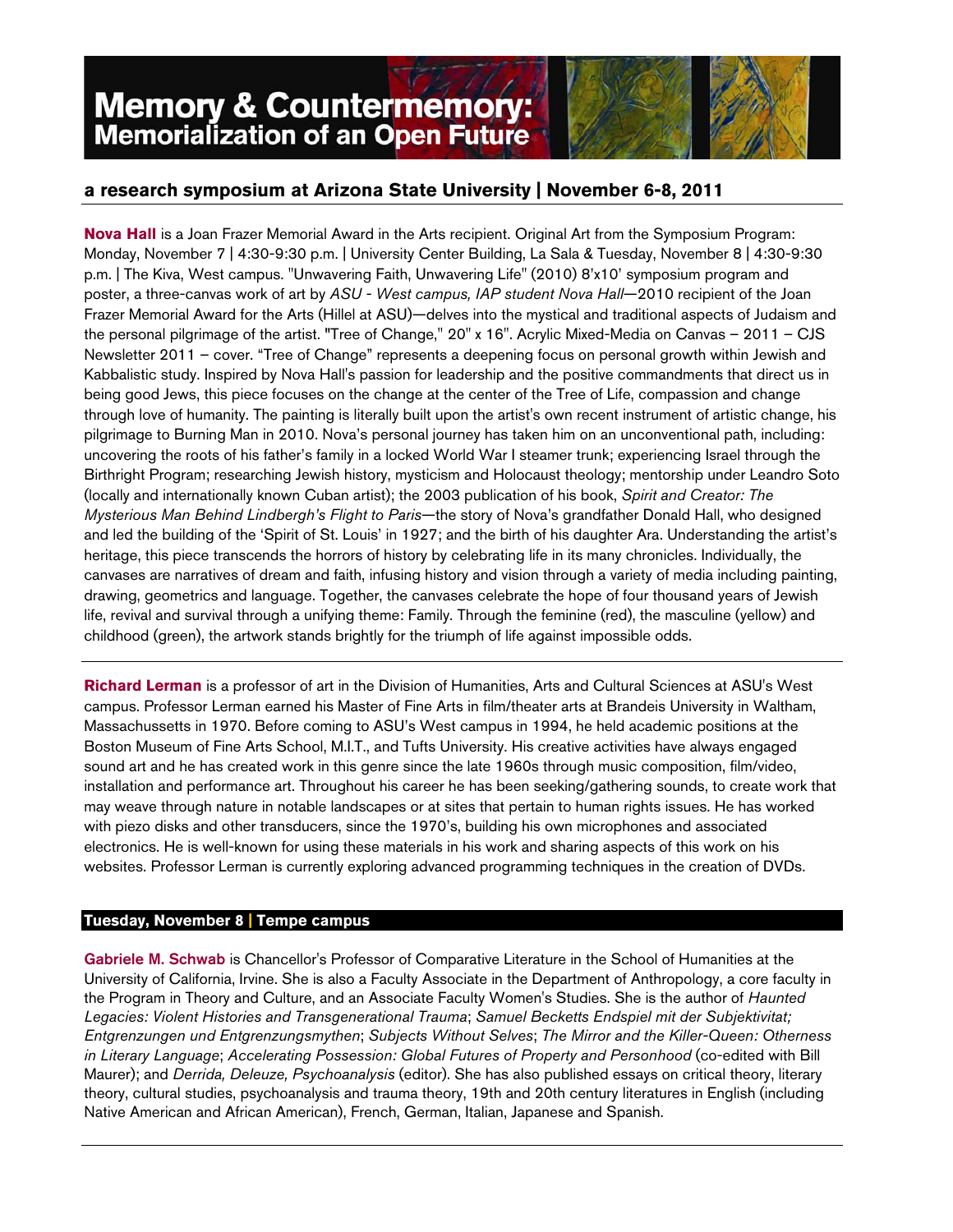**Simon J. Ortiz** is an indigenous poet and writer of Acoma Pueblo heritage who specializes in Indigenous Literature. Courses of study focus on decolonization of Indigenous people's land, culture, and community. With literary perspective as a guide, research interests include cultural, social, political dynamics of Indigenous peoples of North, Central, and South America. Ortiz's publications in poetry, fiction, creative non-fiction, essay, and children's literature reflect his literary perspective across a range of his varied, active engagement and involvement in contemporary Indigenous life and literature. His publications, research, varied experience and intellectual participation is the basis of his engaging approach to the study of-involvement-engagement with Indigenous literature and its place in the canon of world literatures. Ortiz is also the founder and coordinator of the Indigenous Speakers Series sponsored by ASU Department of English and American Indian Studies.

**Helen Epstein** was born in Prague in 1947, raised in Manhattan and is now living in Massachusetts. She began her professional life as a reporter for the Jerusalem Post while she was a musicology major at Hebrew University (1967- 1970). After journalism school at Columbia University, she became a freelance cultural journalist for the New York Times and the first tenured female professor of journalism at New York University. Her personal and group memoir Children of the Holocaust was published in 1979 and is widely-translated and used as a university text. Her sequel Where She Came From: A Daughter's Search for her Mother's History was published in 1997. Also widely translated, it is a journalistic memoir that incorporates family, social and cultural history of Central European Jews. She has also translated two extraordinary memoirs Under a Cruel Star by Heda Margolius Kovaly and Acting in Terezin by Vlasta Schoenovtranslator, from the Czech. Epstein's profiles and biographies of major cultural figures such as composer/conductor Leonard Bernstein, theater producer Joe Papp and art historian Meyer Schapiro are available on Kindle as is most of her work. She lectures on family history and memoir, reviews non-fiction for major newspapers and blogs on The Arts Fuse, a cultural website based in New England. She is now working on a memoir called First Love.

**Yael Danieli** is a clinical psychologist in private practice; victimologist; Director of the Group Project for Holocaust Survivors and their Children (which she co-founded in 1975 in the New York City area) and Founding Co-President of the International network of Holocaust and Genocide Survivors and their Friends. She has done extensive psychotherapeutic work with survivors and children of survivors on individual, family, group and community bases. Dr. Danieli has studied in depth post-war responses and attitudes toward them, and the impact these and the Holocaust had on their lives. She has lectured and published worldwide in numerous books and journals, translated into at least 17 languages on optimal care and training for this and other victim/survivor populations, and received several awards for her work, the most recent of which is the Lifetime Achievement Award of the International Society for Traumatic Stress Studies (ISTSS). In 2008 she was appointed Advisor on Victims of Terrorism for the office of the Secretary-General of the United Nations, and helped organize the first Symposium on Supporting Victims of Terrorism at the UN. She was appointed Distinguished Professor of International Psychology at the Chicago School of Professional Psychology, helping to build the first doctoral program in international psychology. She has served as consultant to the International Criminal Tribunal for the Former Yugoslavia (ICTY) and the International Criminal Court on issues related to victims and staff care, consultant to South Africa's Truth and Reconciliation Commission and the Rwanda government on reparations for victims, and has led ongoing Projects in Bosnia and Herzegovina (Promoting a Dialogue: "Democracy Cannot Be Built with the Hands of Broken Souls") and in northern Ireland. She authored International Responses to Traumatic Stress: Humanitarian, Human Rights, Justice, Peace and Development Contributions, Collaborative Actions and Future Initiatives; The Universal Declaration of Human Rights: Fifty years and beyond; and Sharing the front line and the back hills all published for, and on behalf of, the United Nations; International handbook of multigenerational legacies of trauma; and The trauma of terrorism: An international Handbook of sharing knowledge and shared care and On the Ground After September 11 (finalist, Best Books 2005 Award).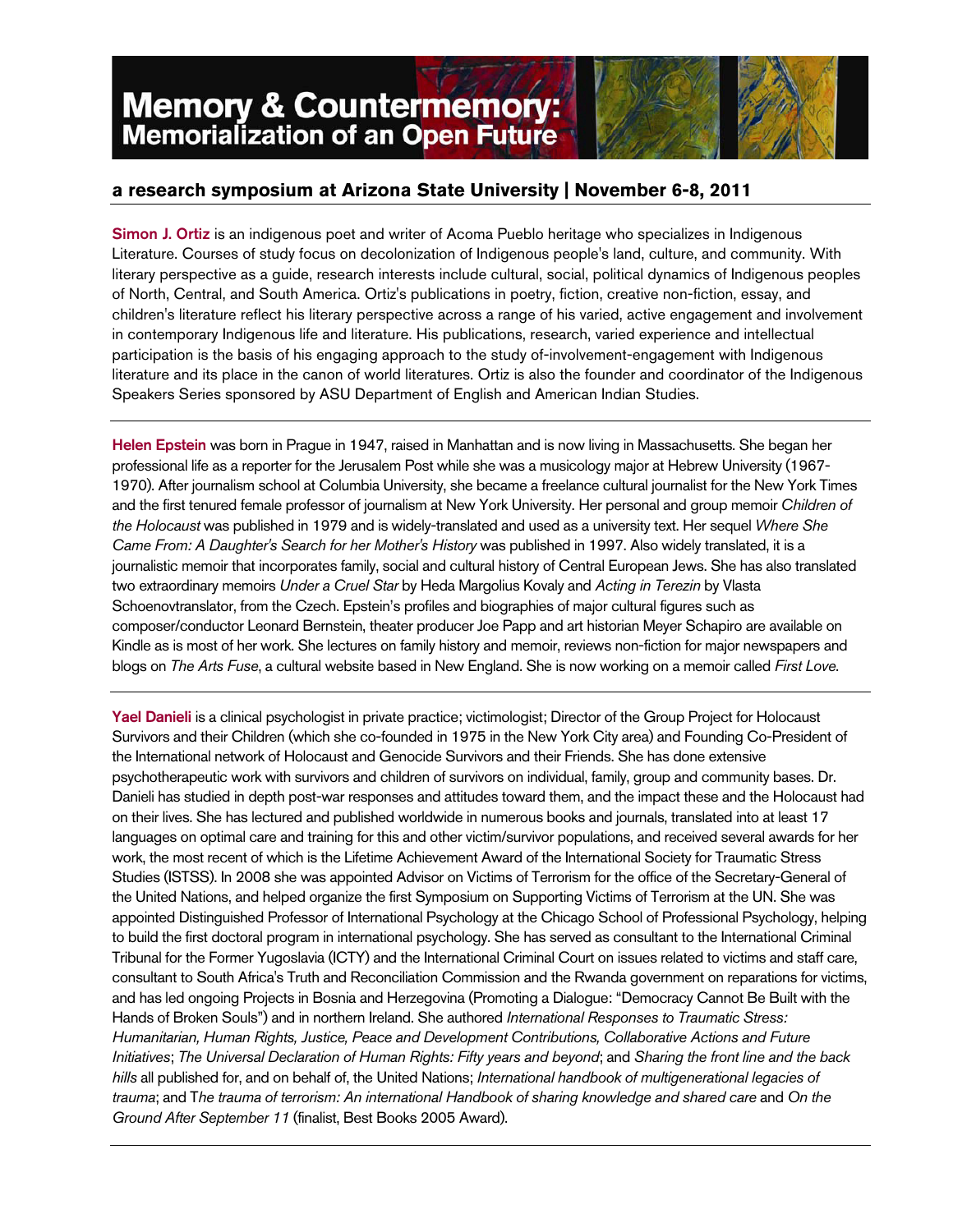

**Martin Beck Matuštík** was born in Czechoslovakia and is Lincoln Professor of Ethics and Religion at the New College of Interdisciplinary Arts and Sciences at the Arizona State University West campus. He was 11 when the Soviet tanks invaded Prague. In 1969, at age 12, he published a photo from the funeral of Jan Palach, a Charles University philosophy student who immolated himself in protest of the Soviet invasion of Czechoslovakia that took place in August 1968. While a first-year student at Charles University, at age 19, he signed "Charta 77," the Czechoslovak manifesto for human rights, issued in January 1977 by Vaclav Havel, Jan Patocka and Jiri Hajek. He became a political refugee in August of that year. As a Fulbright student of Jürgen Habermas in Frankfurt a/M in 1989, he witnessed the historical November fall of the Berlin Wall and the Velvet Revolution in Czechoslovakia that lead to the election of Vaclav Havel as the first Czechoslovak President after the fall of the Iron Curtain. He lectured at Prague's Charles University as a Fulbright fellow in 1995. After earning his doctorate rom Fordham University in 1991, he served on the faculty in the Department of Philosophy at Purdue University. He published six single-author books, edited two collections, and co-edited New Critical Theory, a series at Rowman and Littlefield Publishers. Among his publications are: Postnational Identity: Critical Theory and Existential Philosophy in Habermas, Kierkegaard, and Havel; Specters of Liberation: Great Refusals in the New World Order; Jurgen Habermas: A Philosophical-Political Profile and Kierkegaard in Post/Modernity (co-edited with Merold Westphal). His most recent book is Radical Evil and the Scarcity of Hope: Postsecular Meditations. His research and teaching specialties range from critical theory, Continental philosophy, literature, phenomenology and existentialism to post-Holocaust and reparative ethics, social theory and spirituality.

#### **Virtual Symposium Participants**

**Yael Feldman (virtual symposium participant)** holds the Abraham I. Katsh Chair of Hebrew Culture and is Professor of Comparative Literature and Gender Studies at New York University. She has previously taught at Columbia, Yale and Princeton universities, and has published and lectured internationally. As a graduate of Columbia University who has also trained at the Columbia University Center for Psychoanalytic Training and Research, her fields of interest stretch from the Hebrew Bible to Modernity and from literary theory and cultural studies to psychoanalytic and gender criticism. Her research has been supported by grants and fellowships, among them: Fulbright; The National Endowment for the Humanities (NEH); The Lady Davis Fellowship Trust; The Oxford Centre for Hebrew and Jewish Studies; Herbert D. Katz Center for Advanced Judaic Studies at the Unviersity of Pennsylvania; Cambridge (Wolfson College); The Hebrew University of Jerusalem and most recently, The International Institute for Holocaust Research, where she worked on the impact of historical trauma on cultural remembering and forgetting. Professor Feldman's latest study, Glory and Agony: Isaac's Sacrifice and National Narrative, a probe into the transformations of the ethos and rhetoric of national sacrifice during the first Zionist century, was a 2010 National Jewish Book Awards Finalist in the category of Scholarship. Her pioneering study, No Room of Their Own: Gender and Nation in Israeli Women's Fiction, was also a National Jewish Book Awards Finalist in the category of Women Studies; the Hebrew version of this book, Lelo heder mishelahen, won the Avraham Friedman Memorial Prize for 2003. Her publications also include Modernism and Cultural Transfer: Gabriel Preil and the Tradition of Jewish Literary Bilingualism; Teaching the Hebrew Bible as Literature in Translation (co-editor), Polarity and Parallel: Semantic Patterns in the Medieval Hebrew Qasida (Hebrew), and numerous articles on a variety of topics, e.g., "Maertyrer oder Krieger? Die Wiedererfindung "Isaaks" als Kriegsheld im jüdischen Palästina," in Grenzgänger der Religionskulturen; "Kulturwissenschaftliche Beiträge zu Gegenwart und Geschichte der Märtyrer (editors Silvia Horsch and Martin Treml, 2011) in Fink Verlag, 341-356; "On the Cusp of Christianity: Virgin Sacrifice in Pseudo-Philo and Amos Oz," JQR, 97: 3 (Summer 2007), 379- 415; "From Essentialism to Constructivism? The Gender of Peace and War in Gilman, Woolf, Freud," in Partial Answers: A Journal of Literature and History of Ideas (January 2004), 113-145; "Postcolonial Memory, Postmodern Intertextuality: Anton Shammas's ARABESQUES Revisited," PMLA 114:3 (May 1999), 373-389. Professor Feldman was the literary editor of the Hebrew-language weekly Hadoar for 18 years, has served on the editorial board of several academic journals and founded the Hebrew Literature Discussion Group at the Modern Language Association (MLA).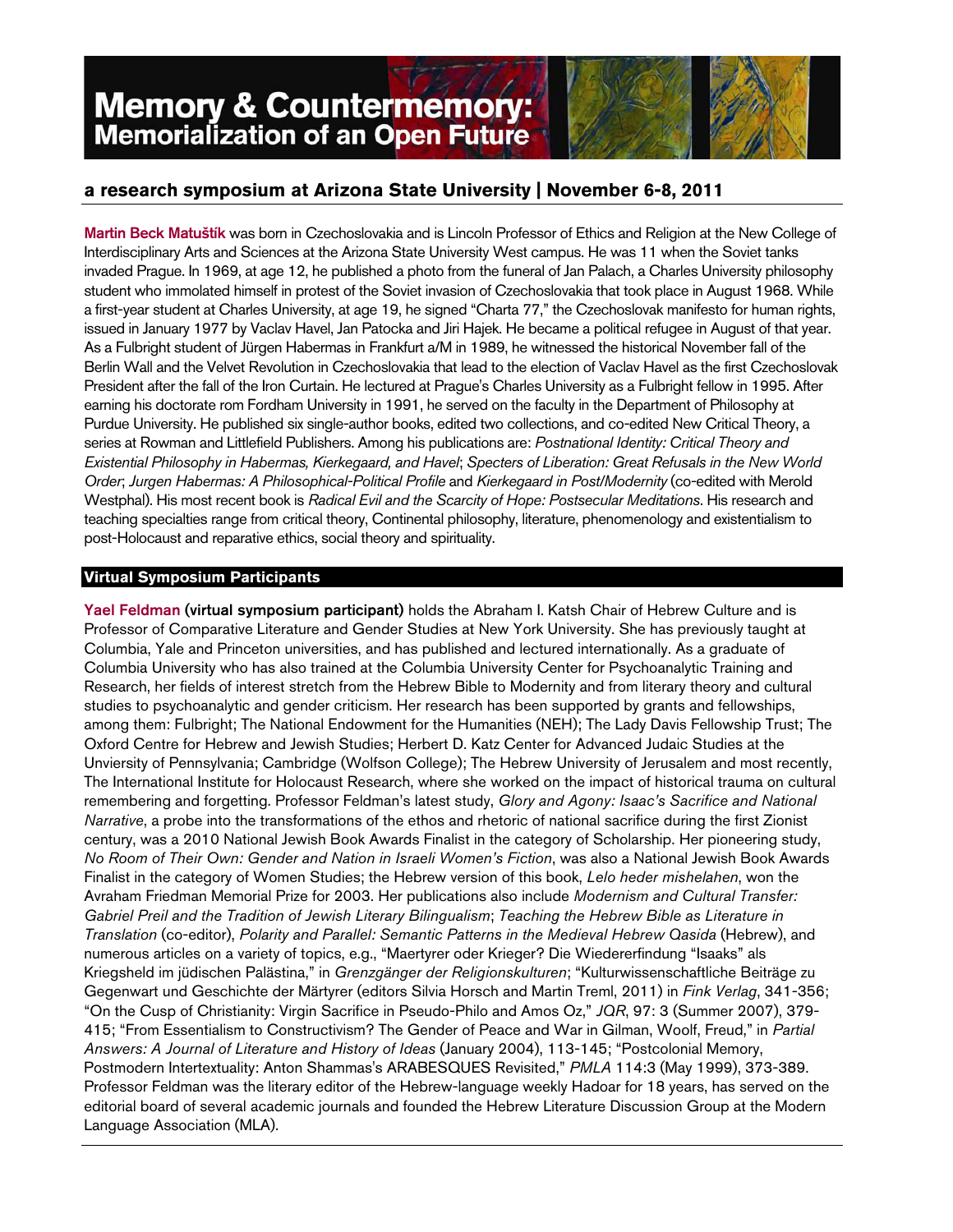**Abdul R. JanMohamed**, Chancellor's Professor of English at University of California, Berkeley, writes about postcolonial fiction and theory, minority discourse and modern African-American fiction. His work has explored the politics of literature and the nature of discourse in colonial and post-colonial cultures. Raised in Kenya, he witnessed efforts there to suppress, if not eradicate, indigenous cultures; consequently, his early work (Manichean Aesthetics: The Politics of Literature in Colonial Africa, "The Economy of Manichean Allegory: The Function of Racial Difference in Colonialist Literature" and others) explores "the importance of accounting for... the cultural resistance of the colonized." The founding editor of the journal Cultural Critique, he is also a co-editor, with David Lloyd, of The Nature and Context of Minority Discourse. His recent publications include The Death-Bound-Subject: Richard Wright's Archaeology Of Death, which explores, among other things, the effects of lynching on the aporetic formation of black subjectivity in the context of slavery and Jim Crow society. Most recently, he is the editor of a forthcoming anthology, Reconsidering Social Identification: Race, Gender, Class and Caste. He is currently working on a book about Black feminist neo-slave and Jim Crow narratives that focus on the "birthing" of the "death-bound-subject."

**Marilyn Nissim-Sabat** is Professor of Philosophy Emeritus, Lewis University, Husserl, phenomenology scholar, and practicing psychotherapist. Author of Neither Victim nor Survivor: Thinking toward a New Humanity; "Phenomenology and Mental Disorders: Heidegger or Husserl?"(Philosophy, Psychiatry, & Psychology 6:2 (June 1999), 101-104: and "Psychiatry, Psychoanalysis, and Race." Philosophy, Psychiatry, & Psychology 8:1 (March 2001), 45-59.

### **Tuesday, November 8 | West campus cultural events special guests**

**Robert Benjamin** is the playwright of Parted Waters. Fifteen plays by Robert F. Benjamin have been produced on stage and tour. En route to becoming a playwright, Robert was a distinguished experimental physicist at Los Alamos National Laboratory for over thirty years. He was also a science educator and senior author of Spills and Ripples, the first-ever children's book about fluid instabilities. Robert grew up in the Washington, D.C. metropolitan area, where he acquired his love of theater and science. He and his wife, Susan, met while undergraduates at Cornell University. After Robert's graduate work at MIT, they moved to Los Alamos in 1973 where they raised their two children.

**Rabbi Yosef Garcia Cespedes** The Rabbi his wife, Yvonne and son, Chaim moved from Portland, Oregon in 2005 in order to serve the burgeoning Bene Anusim population of Arizona. He is the Spiritual Leader and Rabbi of Congregation Avdey Torah Hayah of Mesa. The Synagogue is the only one of its kind in the United States, with the congregants and Rabbi being Bene Anusim. Services are trilingual: Hebrew, Spanish and English. Born in Oklahoma and raised in Panama, all four of his grandparents were Bene Anusim, descendants from Spain and Portugal. The Synagogue and The Association are dedicated to assisting and enabling Bene Anusim Jews, those individuals, whose ancestors were hiding in the Catholic Church, to return to main stream Judaism. As an active member of the Board of Rabbis of Greater Phoenix, Rabbi Garcia brings diversity and a unique perspective to the Board. The Rabbi is currently working with Bene Anusim individuals and groups throughout the American Southwest, Mexico, Brazil, Peru and Puerto Rico. The words Bene Anusim mean, "The children of those who were forced". These same people are also referred to as "Crypto-Jews," "Morranos" and "Conversos," though the latter two terms are objectionable.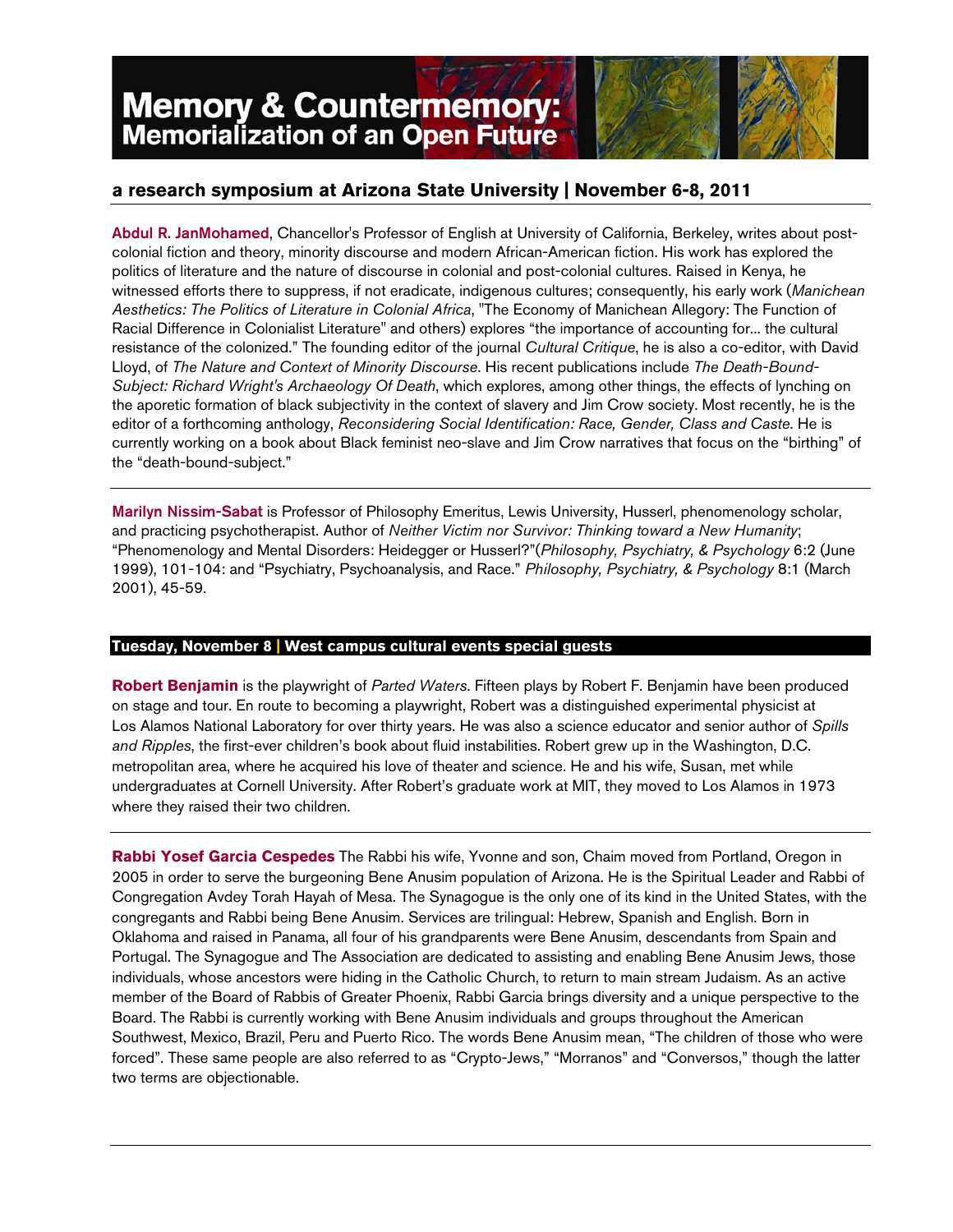

**Carlos Galindo-Elvira**, the former mayor of Hayden, is Vice President of Philanthropic and Community Relations, Valle del Sol, where he oversees philanthropic, community relations activities, leadership development programs and the APS Center for Culture and Understanding at Valle del Sol. On October 23, 2008, in the same award ceremony in which ASU's President Michael Crow received an annual Jerry J. Wisotsky Torch of Liberty Award from The Anti-Defamation League (ADL) in Arizona, Galindo-Elvira received "Al" Brooks Community Leadership Award. This award commemorates the life and accomplishments of Sumner "Al" Brooks, the first Jewish Mayor of Mesa. It was established to pay tribute to people who, in the course of their daily lives, give back more than can be measured. ADL is honoring Galindo-Elvira for his on-going work to connect cultures and communities. "Carlos recognizes how critically important it is to work outside the vacuum of one's own ethnic, religious and cultural community," said Bill Straus, the executive director of the Anti-Defamation League of Arizona. "He does critical work on behalf of and outside of the Latino community, and he has a rich perspective on what's possible in our community." Since its founding in 1970, Valle del Sol has grown to be one of Arizona's largest nonprofit organizations helping thousands of men, women, children, families and the elderly meet their needs through behavioral health, human services, and leadership development programs. Read also, "Birthright bills die for moral, legal and ethical reasons," by Carolos Galindo-Elvira online at the Jewish News of Greater Phoenix, March 25, 2011/Adar II 19 5771, Volume 63, No. 29. http://www.jewishaz.com/issues/story.mv?110325+birthright

#### **Arizona Jewish Theatre Company**

Producing Director: Janet Arnold Co-proucder and Fine Arts Specialist at ASU-West campus: Charles St. Clair Andy Alcala Michael Cortez Mark DeMichele Jenn Taber

**Leslie Marmon Silko** was born in Albuquerque, New Mexico, of Pueblo, Laguna, Mexican, and white descent. Growing up on the Laguna Pueblo reservation she attended an Indian school and later attended a school in Albuquerque 50 miles away. After high school she went on to attend the University of New Mexico. A former professor of English and fiction writing, she is the author of novels, short stories, essays, poetry, articles, and filmscripts. She has won prizes, fellowships, and grants from such sources as the National Endowment for the Arts and The Boston Globe. She was the youngest writer to be included in The Norton Anthology of Women's Literature, for her short story "Lullaby." Ms. Silko lives in Tucson, Arizona. Silko published her first work, Tony's Story in 1969 and later wrote her first book Laguna Women Poems in 1974. In 1977 Silko published her first novel, Ceremony. Ceremony explains how vital storytelling is to the Pueblo culture and how White culture has made many attempts to destroy these stories as well as their ceremonies. Silko's second major novel, Storyteller, published in 1981, uses the stories passed on in her Native-American tradition to recreate, through poetry and prose, stories about her own family. Delicacy and the Strength of Lace: Letters, published in 1986 is an edited version of her correspondence with poet James Wright.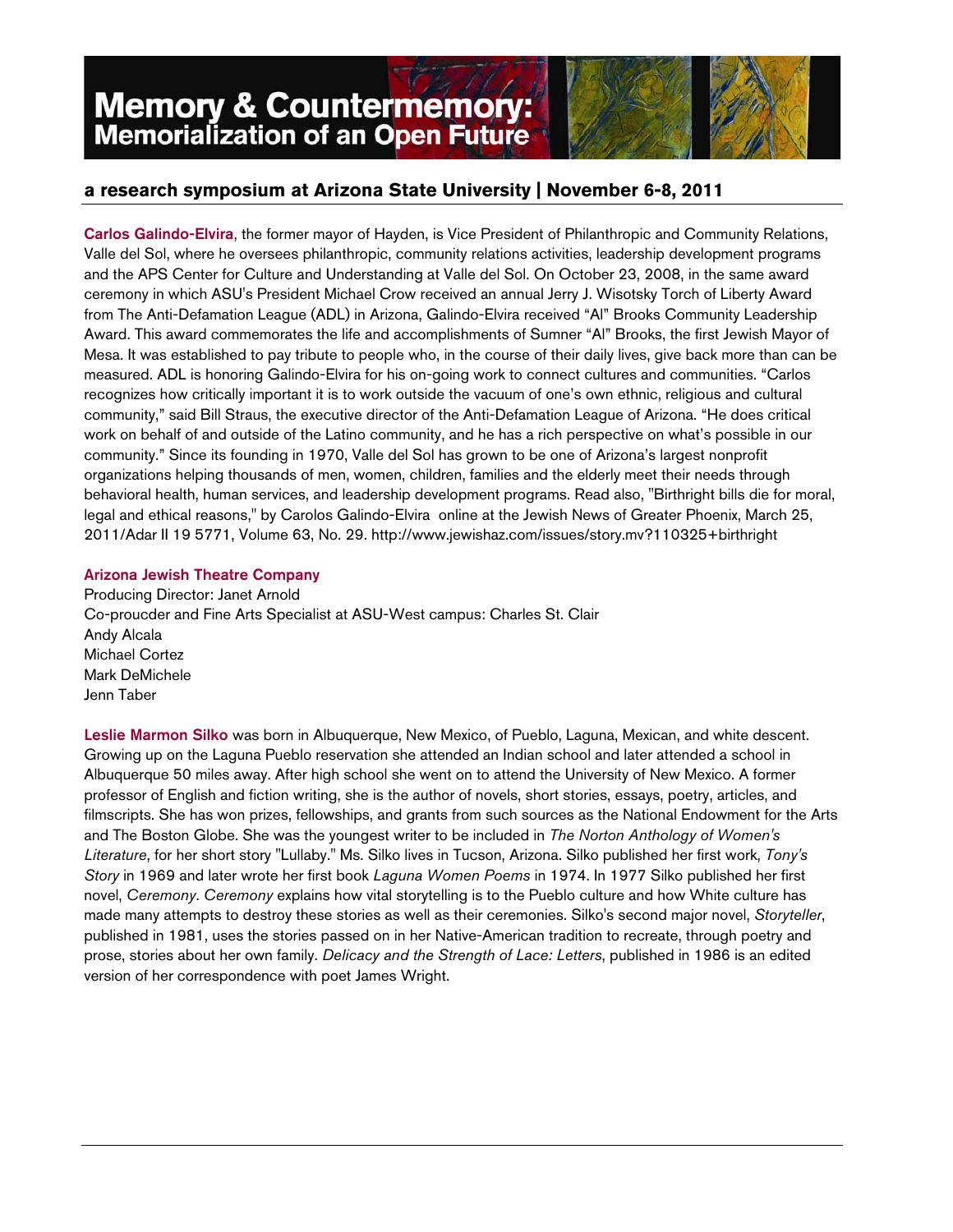**Memory & Countermemory:**<br>Memorialization of an Open Future



# **a research symposium at Arizona State University | November 6-8, 2011**

### **Sponsors**

- **American Council of Learned Societies** ACLS Conference Grant for East European Studies is supported with funds administered by the U.S. Department of State under terms of the Research and Training for Eastern Europe and the Independent States of the Former Soviet Union Act of 1983 (Title VIII).
- **Center for Jewish Studies**
- **Elizabeth Langland** Vice Provost and Dean of New College of Interdisciplinary Arts and Sciences
- **Institute for Humanities Research**
- **Center for Critical Inquiry and Cultural Studies: Philosophy, Rhetoric and Literature Cluster**
- **School of Historical, Philosophical and Religious Studies**
- **New College Graduate Programs at the West campus**
- **Project Humanities: Humanities at the Crossroads: Perspectives on Place Neal Lester** Dean of Humanities, College of Liberal Arts and Sciences **Michael Crow** President, Arizona State University
- **Division of Humanities, Arts and Cultural Studies at the West campus**
- **gift in memory of the Beck Family**

# **Additional Support**

- **Arizona State University Art Museum**
- **Center for the Study of Religion and Conflict**
- **The Melikian Center: Russian, Eurasian and East European Studies**
- **School of Social Transformation**
- **Department of English**

# **Additional Community Support**

- **Roni Zee** Artistic Director and Board Member, Greater Phoenix Jewish Film Festival
- **Janet Arnold** Producing Director, Arizona Jewish Theater Company
- **Rabbi Yosef Garcia** Congregation Avdey Torah Hayah
- **Rabbi Evon Yakar** Temple Chai
- **Howard Hendler** Trustee, Phoenix Art Museum
- **Dliver Ike** Vice President of Theatrical Distribution, Festivals and Public Relations, Seventh Art Releasing, Los Angeles
- **Erik Greenberg-Anjou** film director, New York
- **Robert F. Benjamin** Ph.D. and playwright, New Mexico
- Post-symposium events on 9 November, 2011, are sponsored and hosted by Heritage and Memory: Sites of Transgenerational Trauma, Moral Reminders, and Repair – a project sponsored by the 2011-2012 seed grant from Institute for Humanities Research (IHR) at Arizona State University.